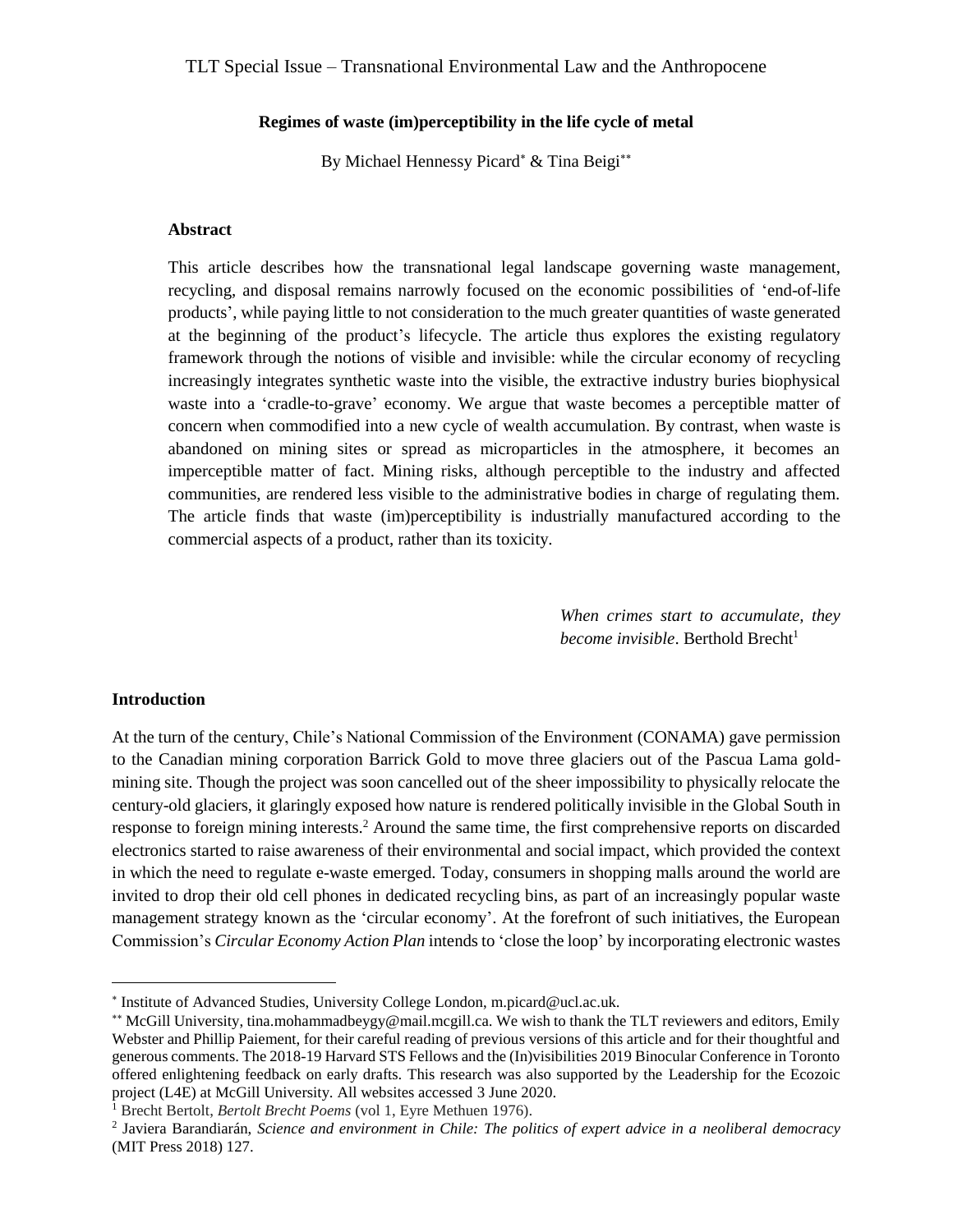within existing recycling markets and 'help consumers choose sustainable products'.<sup>3</sup> However, the waste and substances identified in such circular economy regimes represent only a tiny fraction of the chemical, toxic, and hazardous products generated by the global supply chain of electronics. Since most of the toxic waste arising from electronics production occurs before consumers even purchase the commodity, household recycling programs and zero-waste initiatives—commendable as they may be—will do little to mitigate industrial-scale waste generation. The Canadian geographer Josh Lepawsky offers one revealing example of the disproportionate amount of waste generated at the pre-consumption stage: one single smelter producing metals for electronics in Mexico generates almost twice the amount of e-waste exported by the United States annually. As a result, 'waste arising from electronics manufacturing vastly exceeds that arising from postconsumer discards.' 4

These examples demonstrate a fragmented political economy of waste, where some peripheral sources of environmental degradation become 'sights unseen',<sup>5</sup> while others are commodified, valued and made visible. Regulatory concern is generally addressed by post-consumption recycling policies and rarely tackles the problem directly at the *source* of mineral extraction.<sup>6</sup> Could it be that the cosmology of industrial waste is split into two opposites, the invisible life and the visible life, which co-evolve dialectically across global chains of production and consumption? If so, what are the laws and dynamics ruling over the *invisible life* and the *visible life*? How is the material world of mineral and electronic discards normatively (dis)ordered?<sup>7</sup> Our research wishes to call the reader's attention to the making and un-making of these (in)visible spheres. We further investigate the blind spots, ambiguities and contradictions created by the legal categories of waste in the life cycle of metal.

In an influential article<sup>8</sup>, Bruno Latour voices his concern about climate change scepticism, which questions the reality of global warming. He laments the fact that sceptics now use the same very argument of 'social construction', tools of epistemological doubt, and flawed objectivity, which Latour himself had developed—which he dubs matters of concern—to wage a war against hard-won evidence that could save our lives. At first, Latour's critique of science had called on scholars to question the presumption of naturalised objectified facts. Yet, at the turn of the twenty-first Century, such a critique was becoming instrumentalised by vested interests in Washington to deny the best available scientific data on

<sup>3</sup> For more information, see the European Commission's portal on the circular economy, available online: [https://ec.europa.eu/environment/circular-economy/index\\_en.htm](https://ec.europa.eu/environment/circular-economy/index_en.htm)

<sup>4</sup> Josh Lepawsky, *Reassembling rubbish: worlding electronic waste* (MIT Press 2018) 142.

<sup>5</sup> Scott Frickel & James Elliott, *Sites unseen: uncovering hidden hazards in American cities* (Russell Sage Foundation 2018).

<sup>&</sup>lt;sup>6</sup> In this article, the *source* refers to the waste generated by transnational industrial conglomerates, which are logistically designed to extract, store, refine, manufacture, and distribute minerals. Primary sources of upstream pollution are attributed to any matter, whether liquid, solid, gaseous or radioactive, which is discharged, emitted, or deposited in the environment in such volume, composition or manner as to cause an alteration of the environment.<sup>6</sup> Examples include mining waste (waste rock, mineral, processing chemicals), gas and petroleum waste from extraction (drilling fluids and cuttings like complex mixtures of clays and chemicals) as well as  $CO<sub>2</sub>$  emission, water pollution, for example. There are also secondary sources of downstream leakage (which, for the purpose of our study, is concerned with—but not limited to—the postconsumer stage), such as recyclable solid waste containing plastic, cardboard, glass, paper, aluminium, and minerals such as e-waste.

<sup>7</sup> Neil Walker, 'Beyond boundary disputes and basic grids: Mapping the global disorder of normative orders' (2008) 6(3-4) *International Journal of Constitutional Law* 373.

<sup>8</sup> Bruno Latour, 'Why has critique run out of steam? From matters of fact to matters of concern' (2004) 30(2) *Critical inquiry* 225; for recent discussion see Gareth Leng & Rhodri Ivor Leng (eds), *The Matter of Facts: Skepticism, Persuasion, and Evidence in Science* (MIT Press 2020).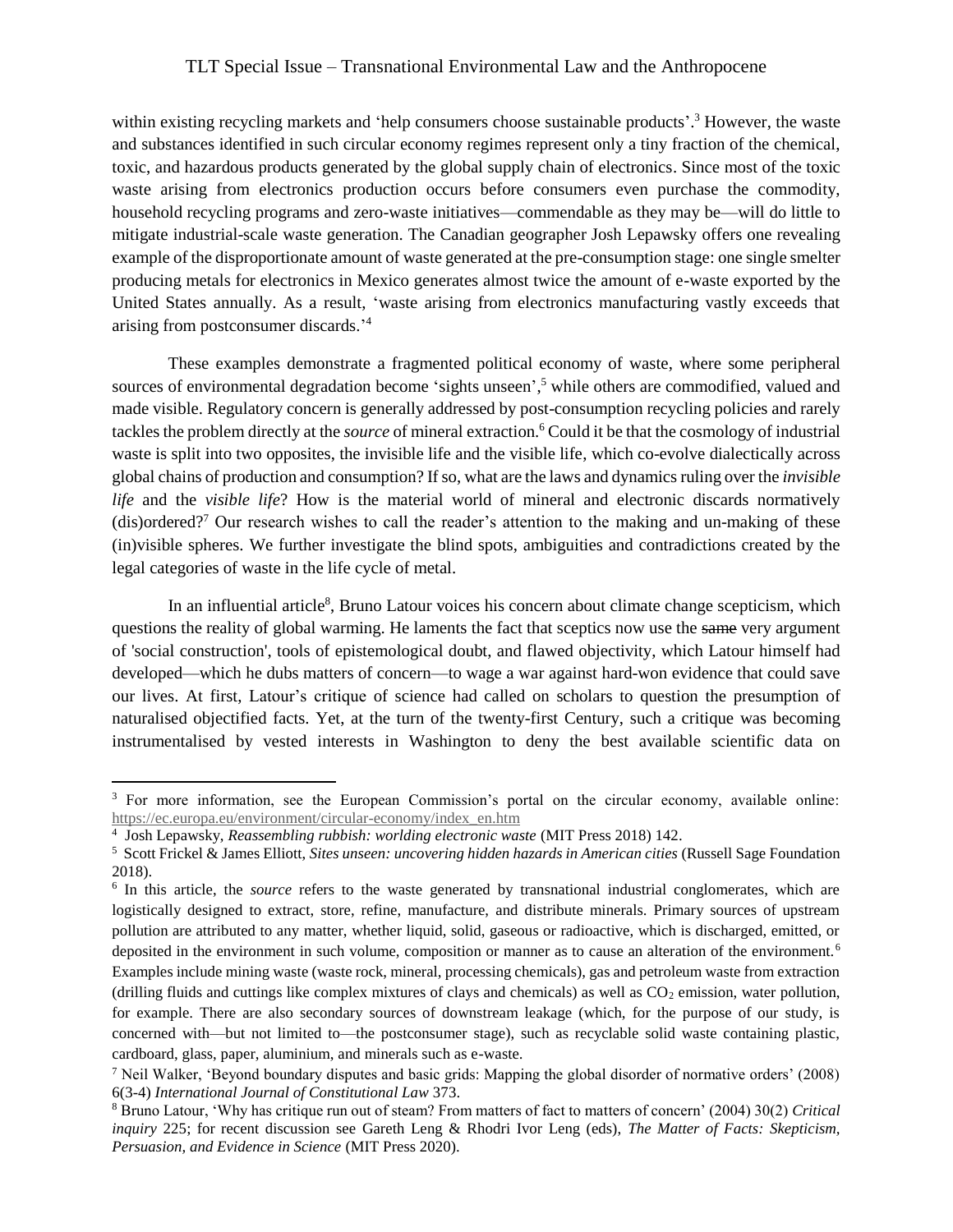environmental boundaries—considered *matters of fact*—upon which the Anthropocene is encroaching.<sup>9</sup> Latour suggests that, for the critical mind to become relevant again, scholars must attempt to deal with matters of concern. To be critical is not to debunk, but to assemble and reassemble.<sup>10</sup>

Following Latour's theory of assemblage, we intend to start collecting fragmented knowledges and norms about hazardous waste and focus on the sets of regulations and policies, which organise and sustain the (in)visibility of waste. According to our binary classification, what we call 'matter of fact' is the volume of toxic extractive waste and the materiality of its distribution, whereas the phrase 'matter of concern' refers to the relevant laws of waste management and mitigation. As demonstrated by the chart below, there is an inverted correspondence between the seriousness of a privately manufactured hazard and the amount of public attention it receives. The *legality* (matters of concern) does not only fail to reflect the *materiality* of waste (matter of fact), it also obscures its uneven distribution.



The chart above illustrates the classification of imaginaries in global waste management. On the left hand, the volume of industrial extractive waste is shown by the larger circle to demonstrate its significantly massive scope, globally 100 billion tonnes per year compared to only 500 million tonnes of recyclable e-waste represented by the smaller circle. On the right hand, the legality of waste management shifts societal concerns to e-waste by producing more and more stringent laws and regulation pertinent to this type of discard as it gains more and more economic value. By contrast, laws rulings over industrial waste are represented in the smaller circle depicting the dearth of rigour to mitigate environmental pollution at the source.

In other words, the current matter of concern *foregrounds* postconsumer waste, while simultaneously *backgrounding* the fact that industrial waste is far more voluminous and toxic than postconsumer waste.

<sup>9</sup> Will Steffen et al, 'Planetary boundaries: Guiding human development on a changing planet' (2015) 347(6223) *Science* 1259855.

 $10$  Latour (n 8).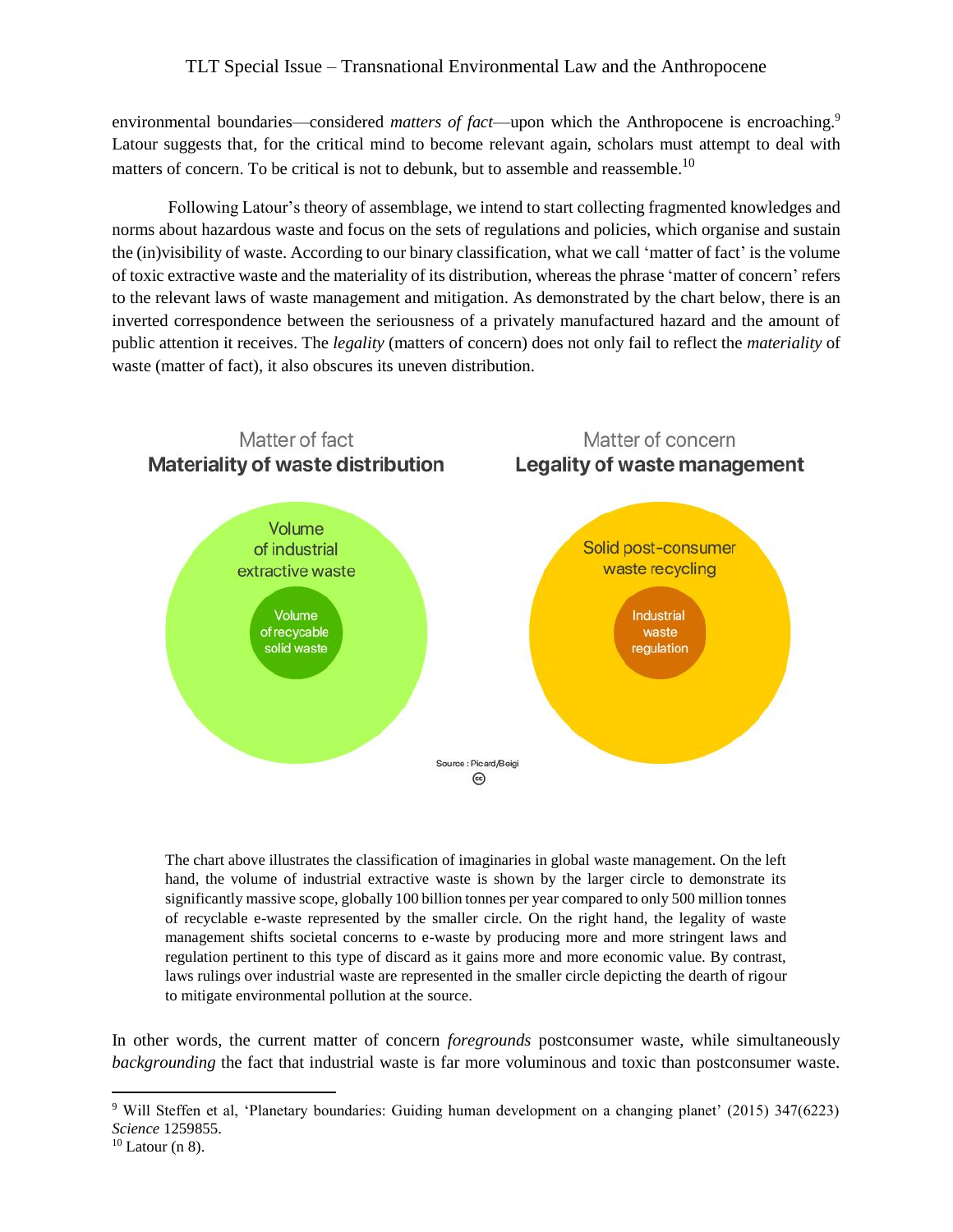Visibility and invisibility are co-produced, as one illuminated feature of the e-waste mining economy simultaneously obscures other features of the mineral supply chain. Waste becomes a perceptible matter of concern, when commodified into a new round of wealth accumulation. On the contrary, when waste is abandoned on mining sites or spread as microparticles in the atmosphere, it becomes an imperceptible matter of fact.

A growing body of scientific literature known as 'agnotology'—the study of ignorance—points to the socially constructed blindness towards ecological hazard manufactured by powerful industries, such as the tobacco, petrochemical and mining sectors.<sup>11</sup> Active ignorance is deliberately orchestrated by 'science wars'<sup>12</sup> to forestall regulation of polluting industries, 'jam the scientific airwaves', produce uncertainty and divergent interpretation of evidence, which question scientifically established consensus by setting up impossible standards of proof. As we shall see, mining risks, although perceptible to the industry and affected communities, are rendered less visible to the administrative bodies in charge of regulating them.<sup>13</sup>

Powerful lobbies work hard to keep the hazardous industrial pollution outside the purview of global regulatory reform, while highlighting their otherwise voluntary participation in municipal e-waste recovery schemes.<sup>14</sup> For instance, though toxic nickel sulphates may be regulated and controlled by a 2007 European Union regulation, their widespread usage is still allowed and facilitated by a close association between industrialists and regulators.<sup>15</sup> Transnational governance relating to waste internalises the managerial logic of the market, by rejecting mining waste as a 'negative externality' at the source of extraction and monetising it as recoverable e-waste at the sink of consumption. <sup>16</sup> As a result, waste (im)perceptibility is manufactured according to the commercial aspects of a product, rather than its toxicity.<sup>17</sup>

Before addressing the specific legal regimes of e-waste management (2) and mining waste evacuation (3) in the life cycle of metal, the following section provides theoretical insights on the asymmetry of waste perception framed by legal (dis)orderings (1).

#### **1. Asymmetry of perception framed by legal (dis)orderings**

<sup>11</sup> Janet Kourany and Martin Carrier (eds), *Science and the Production of Ignorance: When the Quest for Knowledge Is Thwarted* (MIT Press 2020).

<sup>&</sup>lt;sup>12</sup> The term *science wars* refer to a complex of intellectual exchanges and strong polarization over questions of intellectual legitimacy and scientific authority in the mid-1990s.

 $13$  Kourany & Carrier (n 11).

<sup>14</sup> François Jarrige and Thomas Le Roux, *La contamination du monde. Une histoire des pollutions à l'âge industriel* (Le Seuil 2017).

<sup>15</sup> Council Regulation (EC) No 1907/2006 of the European Parliament and of the Council on the Registration, Evaluation, Authorisation and Restriction of Chemicals (REACH) [2006] OJ L 396/1. See Henri Boullier, *Toxiques légaux: comment les firmes chimiques ont mis la main sur le contrôle de leurs produits* (La Découverte 2019) 115.

<sup>&</sup>lt;sup>16</sup> Because this article focuses on the life cycle of minerals, *the sink* refers to the growing trade of electronic waste, containing valuable elements, including gold, silver, palladium, platinum, aluminium, copper, yttrium, lanthanum, terbium, neodymium, gadolinium, praseodymium, etc. For a general discussion on sinks, see Jennifer Gabrys, 'Sink: the dirt of systems' (2009) 27(4) *Environment and Planning D: Society and Space* 666.

<sup>17</sup> Olga Kuchinskaya, *The politics of invisibility: Public knowledge about radiation health effects after Chernobyl* (MIT Press 2014).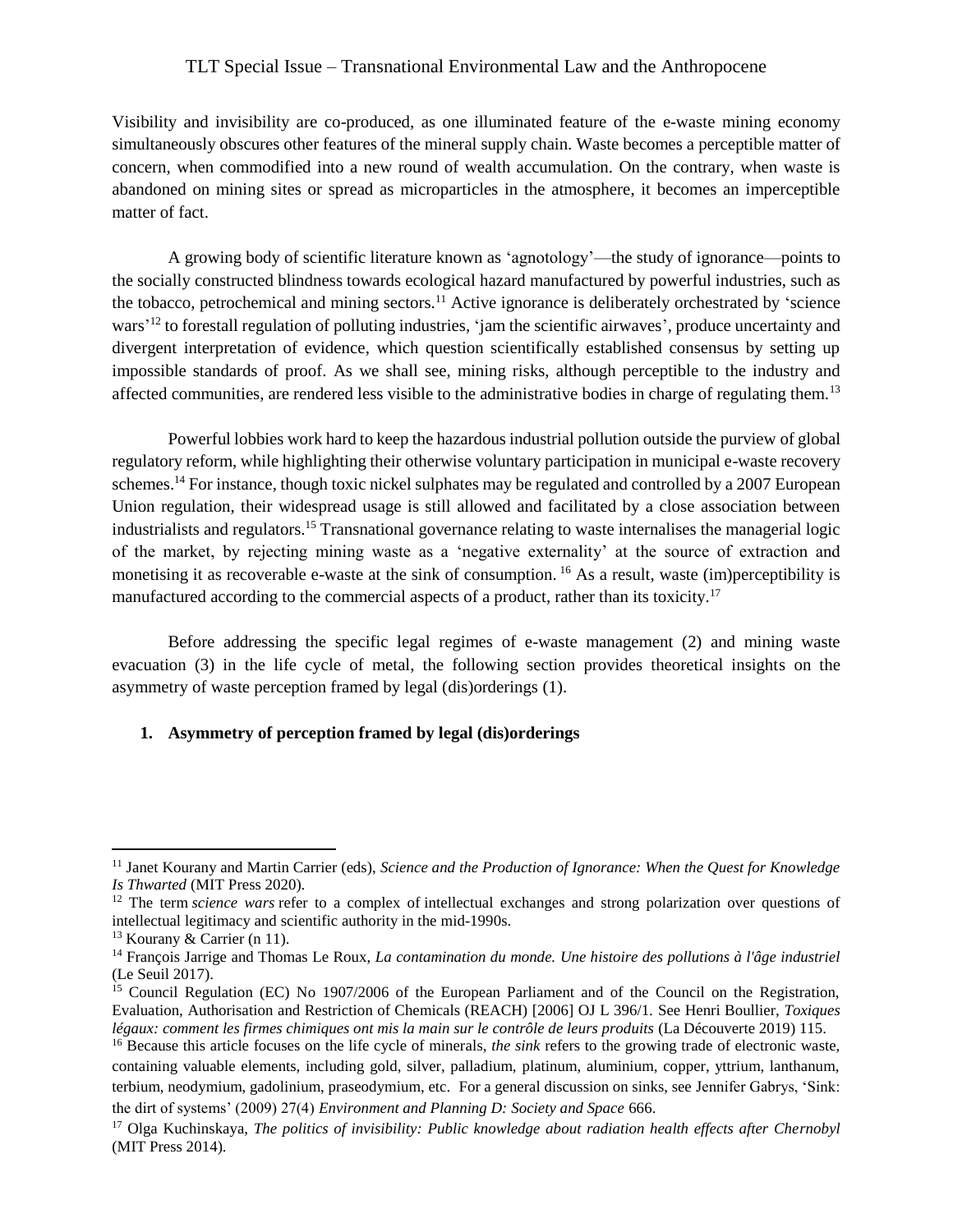Discard Studies reveal that transnational laws<sup>18</sup> pertaining to waste management disproportionally address the household and municipal solid waste, which amounts to less than 10 percent of all waste created, while seldom tackling the majority, some 90 percent, of upstream industrial pollution.<sup>19</sup>

Typically, the problem of e-waste is cast as a post-consumption disposal issue. Yet formatting it that way brackets out all the practices of resource extraction, design, manufacturing, distribution, and use from which far more waste arises. Postconsumer recycling will never solve the problem of waste arising from electronics production.<sup>20</sup>

This asymmetry of perception is framed by legal (dis)orderings.<sup>21</sup> Transnational laws, such as bilateral investment treaties, protocols regulating global pollution and regional regulatory mechanisms<sup>22</sup>, organise the political economy of waste according to industrial policies, vested interests and political priorities, which carry the bulk of toxic waste 'out of sight and out of mind'. The classification of waste across asymmetric legal spaces is central to the circulation of some types of waste and the immobilisation of other types of waste across the life cycle of metal. Because of the importance of mineral extraction for global value chains, transnational law fragments regimes of environmental responsibility by rendering mineral waste relatively invisible, while concentrating regulatory efforts on the recovery of electronic waste.

International Law has an equivocal definition of waste, drawn from the general understanding of waste as a 'substance' or 'object' to be 'discarded' or 'disposed of'.<sup>23</sup> A first definition of waste, derived from continental civil law, suggests that a disposable object may be synonymous to an abandoned object: once the classic trilogy of *usus*, *fructus*, *abusus* is consummated, the object becomes *res nullius*. <sup>24</sup> Industrial and mining waste is often left abandoned on site, dumped in the peripheries of the extractive economies: *res nullius*, *res derelicta*. As we shall see, this 'linear' definition corresponds to the negative externalities of foreign extractive corporations operating in the Global South.

<sup>18</sup> *Transnational law of waste* is an umbrella term for all environmental and trade laws regulating waste, which transcend national frontiers and include but are not limited to public and private international law. Transnational investment law, for instance, implies that regulation pertaining to mineral waste management can be diffused globally without necessarily involving traditional international law between Nation States. See Terence Halliday & Gregory Shaffer (eds), *Transnational legal orders* (Cambridge University Press 2015) 4.

<sup>19</sup> Lepawsky (n 4). See also the research network *Discard Studies Social studies of waste, pollution & externalities*, online [https://discardstudies.com/.](about:blank)

<sup>20</sup> *Ibid*, 10.

<sup>&</sup>lt;sup>21</sup> See Halliday & Shaffer (n 18).

<sup>&</sup>lt;sup>22</sup> See Protocol on Civil Liability and Compensation for Damage Caused by the Transboundary Effects of Industrial Accidents on Transboundary Waters (adopted 21 May 2003) ECE/MP.WAT/11-ECE/CP.TEIA/9; Basel Protocol on Liability and Compensation for Damage Resulting from Transboundary Movements to the Convention on the Control of Transboundary Movements of Hazardous Wastes and their Disposal, (adopted 10 December 1999) UNEP/CHW 1/WG/1/9/2; Council Regulation (EC) 166/2006 of 18 January 2006 Concerning the Establishment of a European Pollutant Release and Transfer Register and Amending Council Directives 91/689/EEC and 96/61/EC [2006] OJ L 33/1, Article 11.

<sup>&</sup>lt;sup>23</sup> Basel Convention on the Control of Transboundary Movements of Hazardous Wastes and Their Disposal (adopted 22 March 1989, entered into force 5 May 1992) 1673 UNTS 57 (Basel Convention), Articles 2(1) and 10(2); Bamako Convention on the Ban of the Import into Africa and the Control of Transboundary Movement and Management of Hazardous Wastes Within Africa (adopted 20 January 1991, entered into force 13 December 1998) 2101 UNTS 177, Artcile 1(1); Convention to Ban the Importation into Forum Island Countries of Hazardous and Radioactive Wastes and to Control the Transboundary Movement and Management of Hazardous Wastes within the South Pacific Region (adopted 16 September 1995, entered into force 21 October 2001) 2161 UNTS 91, Article 1.

<sup>24</sup> Martine Rémond-Gouilloud, *Du droit de détruire: essai sur le droit de l'environnement* (Presses Universitaires de France 1989) 107.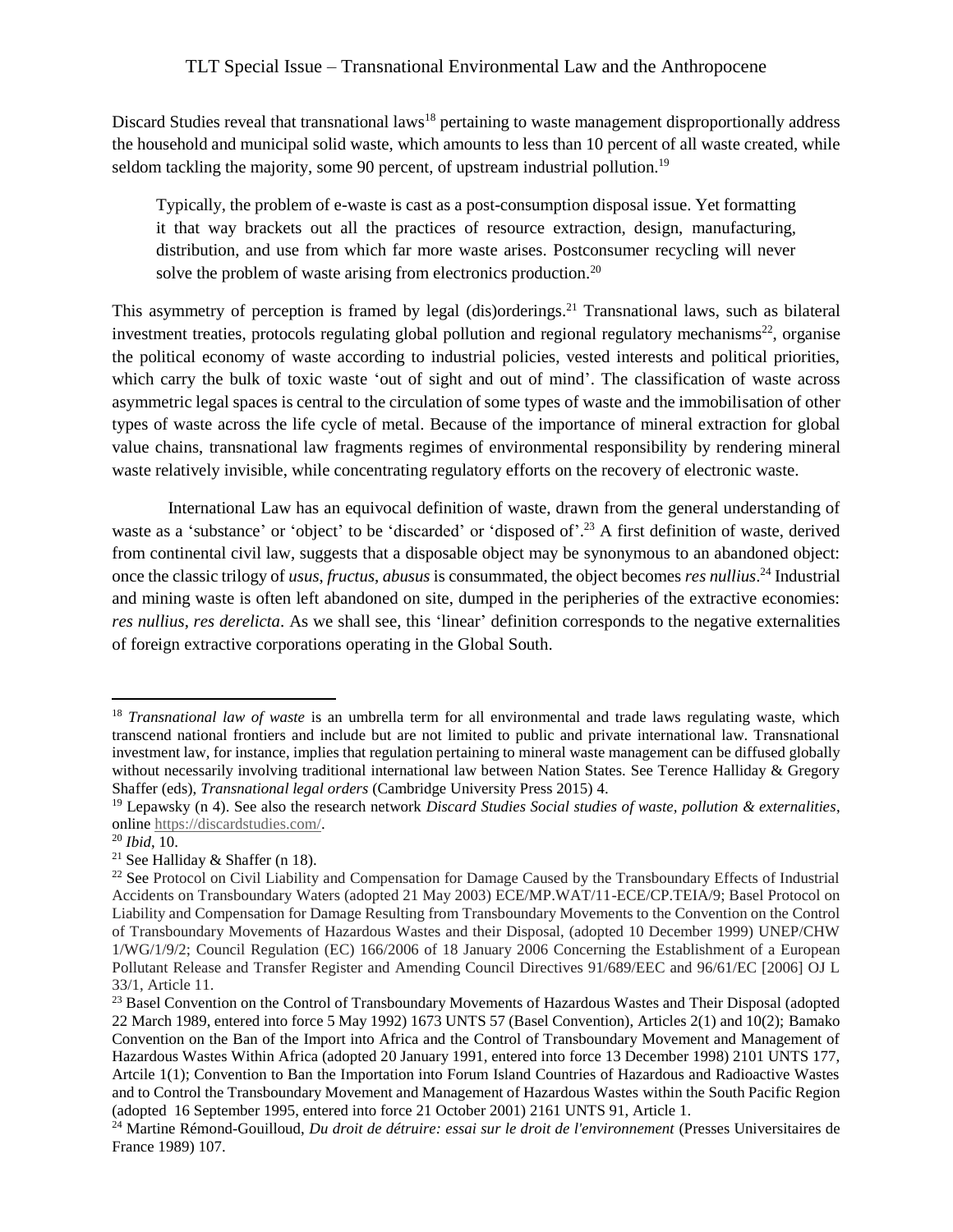By contrast, a second definition of waste, derived from English common law, claims that what can be 'disposed of' includes *the selling for gain*, which subjects the disposable object to mercantile transactions and economic exploitation.<sup>25</sup> This 'circular' definition pertains to the worldwide commodification of recyclable waste in industrialised economies.

This article thus relies on a binary definition of waste as the disposable residue of our activities, which is either *abandoned and forgotten* or *converted into a positive value*.<sup>26</sup> Once we accept the binary definition of waste, we realise that transnational governance co-produces a soft law of ecological imperceptibility, while simultaneously promoting a perceptible regime of recyclable commodities. Depending on market preference, the transnational governance of waste is either a 'negative' concealment tool or a 'positive' lustration tool.

Each year, mining operations generate extreme volumes of mineral waste, which are unknown in detail. According to the Mining, Minerals, and Sustainable Development Project, there are approximately 3,500 active mining waste sites worldwide, consisting of waste rock dumps and tailing dams.<sup>27</sup> The estimated worldwide generation of solid wastes from the primary production of mineral and metal commodities is over 100 billion tonnes per year, <sup>28</sup> compared to the 500 million tonnes of e-waste produced annually.<sup>29</sup> Statistically, the amount of e-waste generated at the sink of the life cycle of metal corresponds to 0.5 percent of the total volume of mining waste generated at the source.

And yet, the scope and stringency of e-waste legislation worldwide is far greater than the regulations on waste generated by the mining sector. In 2017, 66 percent of the world population was already covered by e-waste management laws, an increase from 44 percent that were covered in  $2014<sup>30</sup>$  By contrast, the mining industry lacks stringent international mining and environmental standards. Though the 1996 Aarhus Convention calls on all parties to establish national pollution registers, there is no internationally agreed upon strategy for the collection of mining emission data.<sup>31</sup> The erosion of the efficacy of the information disclosure obligations reflects the dominance of market liberal perspectives over social welfare in environmental law.<sup>32</sup>

 $25$  Nicolas de Sadeleer, 'The Concept of Waste' in Thomas Ormond, Martin Führ and Regine Barth (eds), *Environmental Law and Policy at the Turn to the 21st Century – Liber Amicorum Betty Gebers* (Lexxion 2006), 243, 249-250.

<sup>26</sup> Jean-Jacques Laffont, 'Externalities' in Steven Durlauf and Lawrence Blume (eds), *The New Palgrave Dictionary of Economics* (2nd edn, Palgrave Macmillan 2008).

 $27$  International Institute for Environment & Development, 'MMSD [Mining Minerals and Sustainable Development Project], Final Report' (Earthscan Publications Ltd 2002) online: [https://www.iied.org/mmsd-final-report.](about:blank)

<sup>28</sup> John Rankin, *Minerals, metals and sustainability: meeting future material needs*, Commonwealth Scientific and Industrial Research Organisation (CSIRO 2011).

<sup>&</sup>lt;sup>29</sup> Silpa Kaza et al, 'What a waste 2.0: a global snapshot of solid waste management to 2050' (World Bank Publications 2018).

<sup>&</sup>lt;sup>30</sup> Cornelius Baldé et al, 'The Global E-waste Monitor 2017', (United Nations University, International Telecommunication Union and International Solid Waste Association) online: [https://www.itu.int/en/ITU-D/Climate-](https://www.itu.int/en/ITU-D/Climate-Change/Documents/GEM%202017/Global-E-waste%20Monitor%202017%20.pdf)[Change/Documents/GEM%202017/Global-E-waste%20Monitor%202017%20.pdf.](https://www.itu.int/en/ITU-D/Climate-Change/Documents/GEM%202017/Global-E-waste%20Monitor%202017%20.pdf)

<sup>&</sup>lt;sup>31</sup> Convention on Access to Information, Public Participation in Decision-Making and Access to Justice in Environmental Matters (adopted 25 June 1998, entered into force 30 October 2001) 2161 UNTS 447; Kristina Saarinen, 'A method to improve the international comparability of emission data from industrial installations' (2003) 6(4) *Environmental Science & Policy* 355.

<sup>&</sup>lt;sup>32</sup> Michael Mason, 'So far but no further? Transparency and disclosure in the Aarhus Convention' in Aarti Gupta, Michael Mason (eds), *Transparency in Global Environmental Governance: Critical Perspectives* (MIT Press 2014) 83, 85.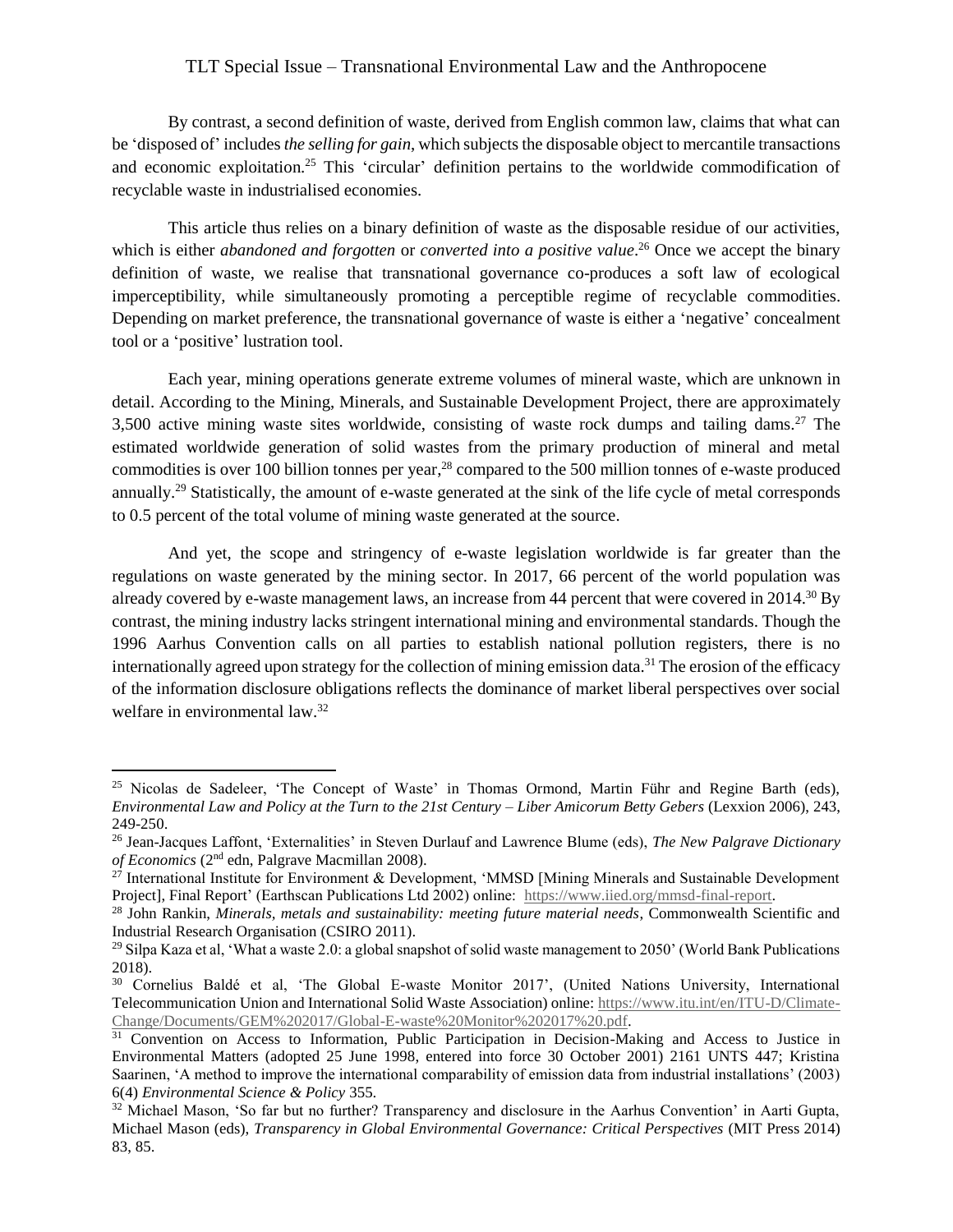Moreover, the Protocol on Pollutant Release and Transfer Registers, signed by 38 States and in force since 2009, is not designed to reduce pollution levels, but to enhance public access to information through the establishment of coherent, integrated, nationwide pollutant release and transfer registers. Resource-rich countries of the world, specifically Canada, the United States, China, Latin American and African states, are not parties to the Protocol.<sup>33</sup> Finally, many voluntary initiatives void of legal stringency, such as the Extractive Industries Transparency Initiative<sup>34</sup>, illustrate the weakness of public governance structures and their numerous failings at documenting, coordinating, and policing wrongful environmental behaviours at the local, national, regional, and global levels.

Mining waste regulation rests on definitional misunderstandings, miscalculated environmental costs, and methodological inconsistencies. The lack of full disclosure of mining flows is one of the most crucial limitations in advancing towards a comprehensive regime of mining pollution law. Without knowledge of the volume and spatial distribution of mining leakage, it is impossible to develop coherent strategies to mitigate ecological harm. Whereas e-waste management reforms have taken place at the international level (Basel technical guidelines and Ban amendment of 2019<sup>35</sup>), the regional level (the 2012 European Union (EU) Waste Electrical and Electronic Equipment Directive (WEEE) directive<sup>36</sup>) and domestic level (Canadian E-waste Stewardship program and United States legislation, for example<sup>37</sup>), the mining waste reforms on the contrary have been frozen in time by the transnational legal activism of mining corporations.

Canadian historian Michelle Murphy frames the ways in which the politics of knowledge production and the process of materialisation render certain things obscured while others acquire and retain visibility within scientific communities and society.<sup>38</sup> Murphy also examines this concept in relation to industryfunded research, which produces what she calls 'regimes of imperceptibility' that obscure and entrench the power of corporations over local communities and remove them from visible scenes. Inspired by her work, we share the view that various regimes of transnational law design the circular economy as a 'regime of perceptibility' at the sink, while perpetuating a 'regime of imperceptibility' at the source of the linear extractive economy.<sup>39</sup> In the following sections we address the production and reproduction of regimes of (im)perceptibility both at the source and the sink of linear and circular economies.

#### **2. Regimes of e-waste perceptibility in circular economies**

<sup>&</sup>lt;sup>33</sup> Protocol on Pollutant Release and Transfer Registers to the Convention on Access to Information, Public Participation in Decision-Making and Access to Justice in Environmental Matters (adopted 21 May 2003, entered into force 8 October 2009) 2626 UNTS 119.

<sup>34</sup> Extractive Industries Transparency Initiative, online: [https://eiti.org/.](https://eiti.org/)

<sup>&</sup>lt;sup>35</sup> Technical guidelines on transboundary movements of electrical and electronic waste and used electrical and electronic equipment, in particular regarding the distinction between waste and non-waste under the Basel Convention (E-waste) (10 July 2015) UNEP/CHW.14/7/Add.6/Rev.1, adopted by the Conference of the Parties to the Basel Convention on the Control of Transboundary Movements of Hazardous Wastes and Their Disposal, Fourteenth meeting Geneva, 29 April–10 May 2019.

<sup>36</sup> Council Directive 2012/19/EU of the European Parliament and of the Council of 4 July 2012 on Waste Electrical and Electronic Equipment (WEEE) [2012] OJL 197/38.

<sup>37</sup> See Electronics Product Stewardship Canada, online[: https://epsc.ca/;](https://epsc.ca/) California Electronics Waste Recycling Act 2003, 14 CCR § 18660.5.

<sup>&</sup>lt;sup>38</sup> Michelle Murphy, 'Uncertain exposures and the privilege of imperception: activist scientists and race at the US Environmental Protection Agency' (2004) 19 *Osiris* 266.

<sup>39</sup> Sara Ann Wylie, *Fractivism: Corporate bodies and chemical bonds* (Duke University Press 2018).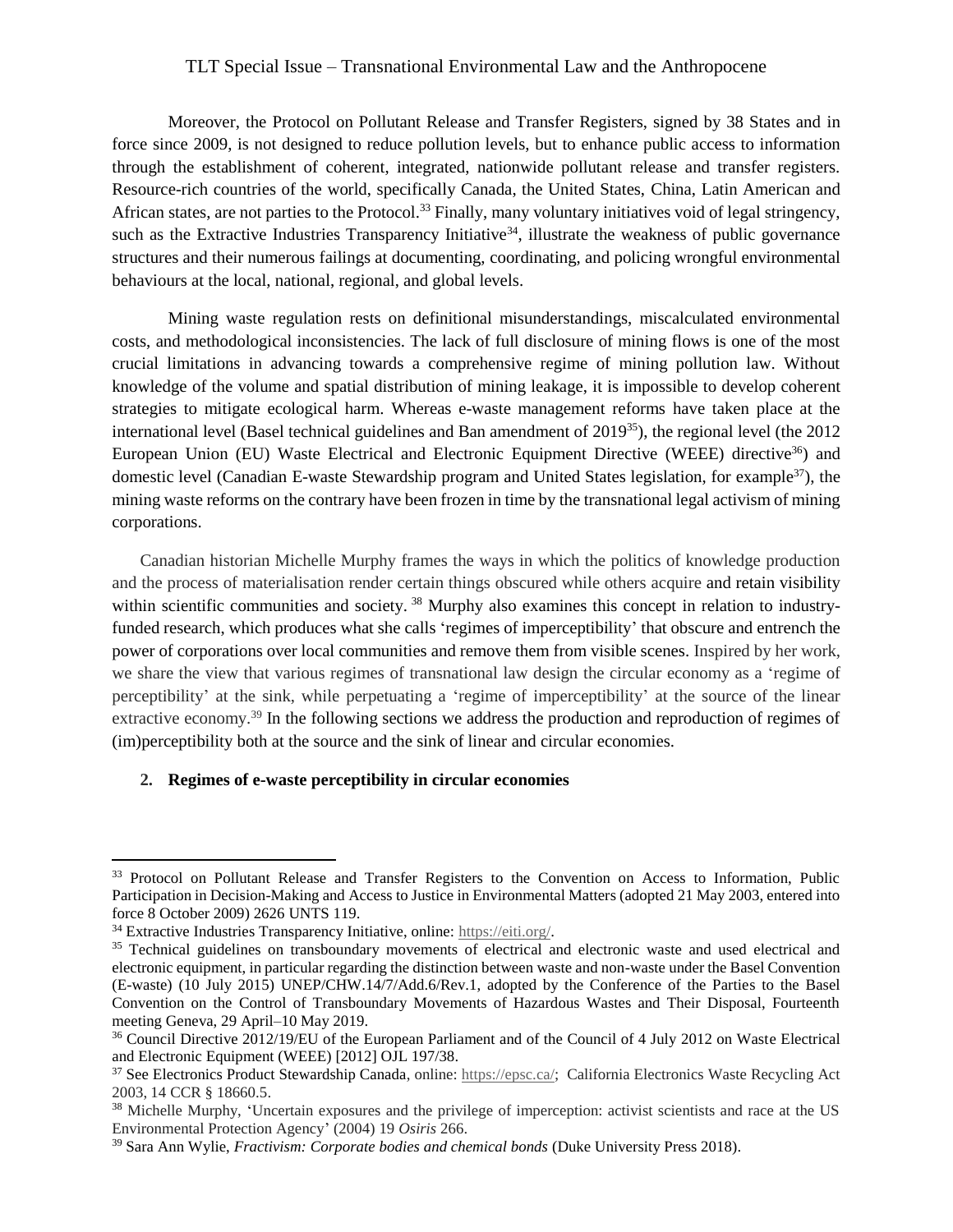E-waste is an amorphous legal category that sits uneasily between conflicting transnational legal regimes. On the one hand, e-waste has been globally traded as the main ingredient of the circular economy.<sup>40</sup> On the other hand, the Basel regime on the transboundary movement of waste defines e-waste as a discarded object to be managed by sound environmental practices. Over the last three decades, as the market for secondhand electronic equipment soared, e-waste has progressively garnered public attention and been subjected to the legal scrutiny of formal transnational regimes. Therefore, e-waste has been encased into two parallel dynamics of market externality and market commodity, fragmenting as well as expanding the legal consciousness of the e-waste problem between two legal orders: the legal space of environmental law represented by the Basel Convention, and the legal space of market commodities adjudicated by the circular economies. Initially conceived as an environmental problem to be addressed (matter of concern), e-waste has now entered the global metal supply chain (matter of fact).

#### **a) Matter of concern: the perceptibility of e-waste regulation**

Historically, the e-waste regime emerged as an international problem to be addressed with the entry into force of the Basel Convention in 1992.<sup>41</sup> Though the Basel Convention is not a specialised international treaty pertaining to e-waste, it nonetheless framed the debate and controversies around the management of e-waste. The Convention does not determine a legally binding cap on waste transfer across jurisdictions. Provided the host State consents and is notified by the exporting State, hazardous waste may legally be traded on the international market. In short, there is no ban of waste transfer, rather a regulatory platform for exchange. The Convention imposes on member states a duty of reporting their levels of hazardous wastes (Article 13.3), yet never achieved its general aim of 'eliminating the generation of hazardous wastes... in an environmentally sound manner'.<sup>42</sup>

At the Basel Conventions Conference of the Parties (COP), member States long failed to adopt universal technical guidelines on the definition of electronic discards, partly because of disagreements over their material complexity. <sup>43</sup> E-waste often evaded the category of hazardous waste and fell outside the purview of the Basel Convention. <sup>44</sup> This meant that sovereign states, following the World Trade Organization rules of free trade, were able to claim the legality of their e-waste export and import with minimal oversight. The e-waste trade economy revealed what was 'hazardous' in some European countries was elsewhere—in Egypt or China for example—defined as a 'recyclable' commodity or a 'reusable object'. 45

These definitional inconsistencies and loopholes in the transnational regime of e-waste regulation magnified the importance of tackling the e-waste problem from a sturdier environmental perspective. It is crucial to remind the reader about the dual regime of (im)perceptibility here. The international effort to

<sup>40</sup> E-waste has been historically dominated by the criminal underworld of 'midnight movers', which evacuated two thirds of e-waste on the informal market economy. See Rémond-Gouilloud (n 24).

<sup>41</sup> Basel Convention (n 23).

<sup>42</sup> *Ibid* Art 10(2)(c).

<sup>43</sup> Sabaa Ahmad Khan, 'E-products, E-waste and the Basel Convention: Regulatory Challenges and Impossibilities of International Environmental Law' (2016) 25(2) *Review of European Comparative & International Environmental Law* 248.

<sup>44</sup> Josh Lepawsky, 'Are We Living in a Post‐Basel World?' (2015) 47(1) *Area* 7.

<sup>45</sup> Jamie Furniss, 'Alternative Framing of Transnational Waste Flows', (2015) 47(1) *Area* 24.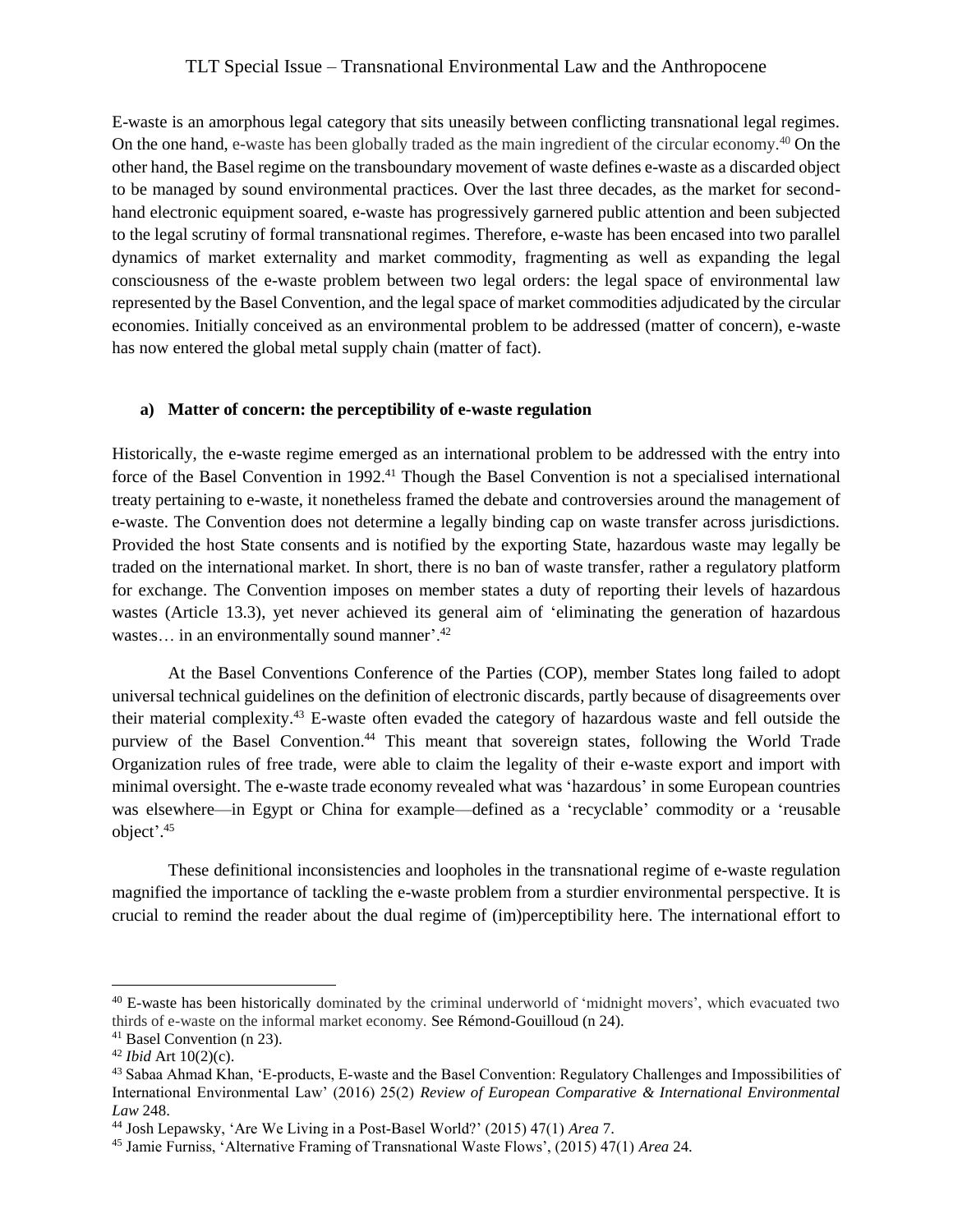address the growing worldwide e-waste trade further drove the concern about the mineral waste to the background of international legal consciousness.

Thus, when the Ban amendment annexed to the Basel convention finally entered into force in 2019, the legal perceptibility of e-waste was inflated once more. The amendment essentially bans the export of hazardous waste from 'developed countries' (Organisation for Economic Co-operation and Development, EU member states, Liechtenstein) to 'developing countries'. <sup>46</sup> Thus, additional bureaucratic conflict over the interpretation of key defining terms of e-waste generated a new round of debate, substantiated by heavy lobbying by the industry to shelter e-waste from the Ban amendment. The same year, the Basel convention technical guideline on transboundary movement of electronic waste was adopted by the COP. Pursuant to paragraph 32(b) of the guidelines, used electronic equipment can still move across jurisdictions when the equipment is destined for failure analysis, or for repair or refurbishment by the same owner.<sup>47</sup>

As a result of these technical and legal restraints, e-waste as a commodity has been diverted towards regional and domestic circular economies. After the 2019 entry into force of the Ban amendment and Technical guidelines on e-waste, the Basel regime prompted a heightened perception of the e-waste issue within national boundaries, where large industrial manufacturers aimed to economically and politically capitalise on urban e-waste mining.

By diverting the issue of waste regulation to the technical expertise of e-waste, sovereign States and corporations have espoused a managerial ethos, which distracts 'civic epistemologies' from the attention that mineral production deserves. <sup>48</sup> Initially conceived as a response to a growing environmental concern over the increasing volume of toxic waste trade, the Basel Convention and its additional protocols internalise an economic rationale as the underlying functional logic of the global waste management system.<sup>49</sup>

### **b) Matter of fact: the implementation of the regime of e-waste perceptibility**

The implementation of the regime of e-waste perceptibility was the result of the significant rise in transboundary e-waste commodity transfer. Between 1992 and 2019, the average life of consumer electronic devices progressively decreased as a result of changes in equipment features, capabilities and planned obsolescence.<sup>50</sup> This created a large stream of obsolete electronic equipment, which is expected to reach 500 million tonnes by the end of 2020.<sup>51</sup> In response to the rise of post-consumer waste, the waste management sector developed greater waste recycling capacity.

<sup>46</sup> Amendment to the Basel Convention on the Control of Transboundary Movements of Hazardous Wastes and their Disposal (adopted in 22 September 1995, entered into force 5 December 2019) UNEP/CHW.3/35.

<sup>47</sup> Technical guidelines (n 35).

<sup>48</sup> Sheila Jasanoff, *Designs on nature: Science and democracy in Europe and the United States* (Princeton University Press, 2011).

 $49$  Freyja Knapp, 'The birth of the flexible mine: Changing geographies of mining and the e-waste commodity frontier' (2016) 48(10) *Environment and Planning A: Economy and Space* 1889.

<sup>50</sup> Sabine LeBel, 'Fast machines, slow violence: ICTs, planned obsolescence, and e-waste' (2016) 13(3) *Globalizations* 300.

<sup>51</sup> Kaza et al, (n 29); Baldé et al, (n 30).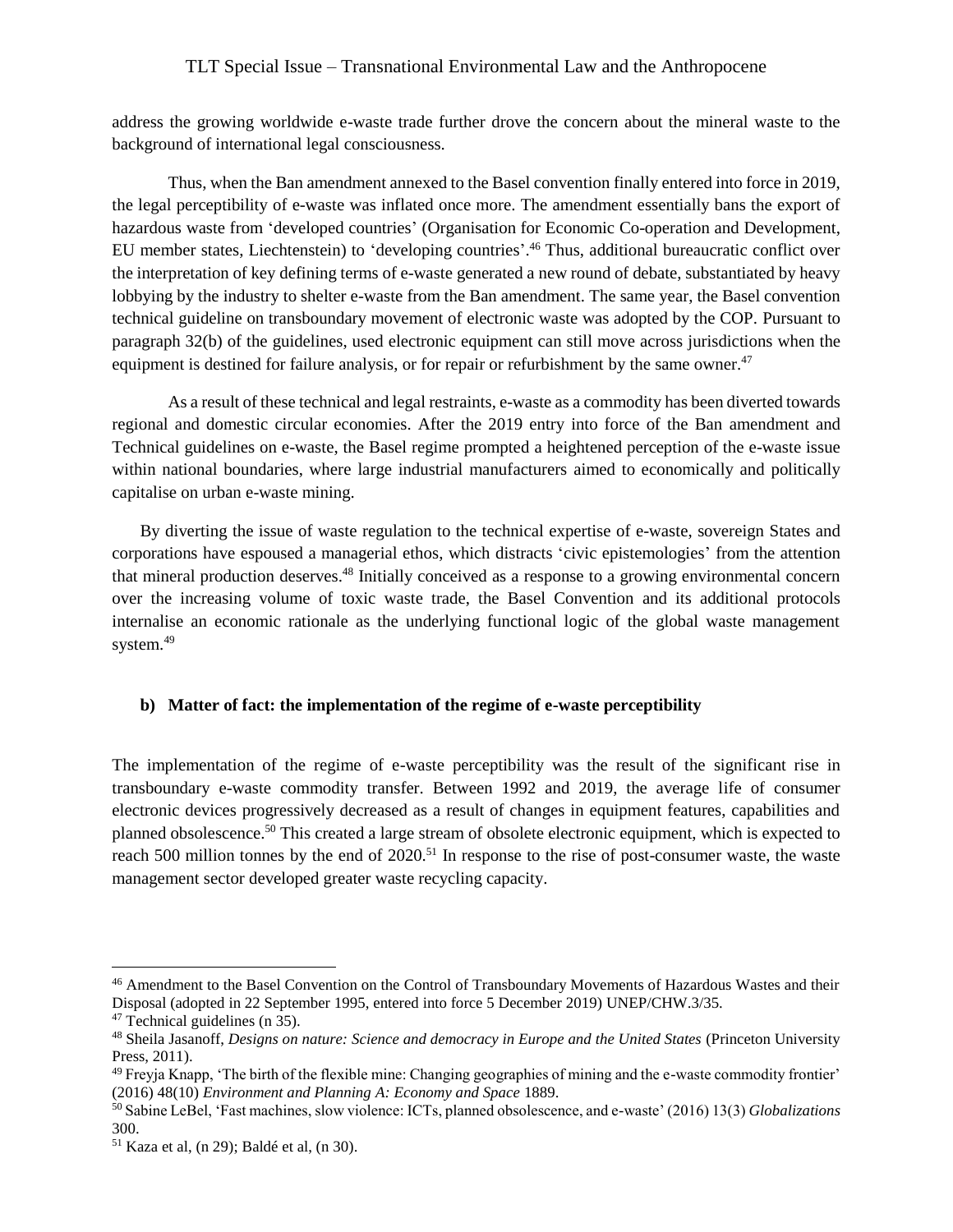E-waste tracking and participatory sensing projects render urban waste management more visible.<sup>52</sup> High-tech monitoring techniques are now used to track and manage e-waste at the sink of global consumption, such as 'automated means of cellular scanning, drones, cameras, sensors combined with actuators, and robotics in the recycling warehouses. They assist with inventory assessment, classification, and sorting.' 53

Parallel to the technical innovations in the circular economy, new regulations have created a new infrastructure of e-waste monitoring, which include a trail of contractual papers, certification, evaluation, invoices and safe packaging, which all guarantee the formal handling of the hazardous material.<sup>54</sup> To illustrate such a regime of e-waste perceptibility, we focus on two regions that have undergone the highest levels of circular integration, Europe and Asia.

#### **Europe**

Electronic waste is currently governed by a European Community directive, the WEEE Directive.<sup>55</sup> The Directive is a broad framework for the re-use, recycling and recovery of e-wastes for the benefit of European manufacturing.<sup>56</sup> In 2016, circular activities such as repair, reuse or recycling generated almost  $\epsilon$ 147 billion in value added, while standing for around  $\epsilon$ 17.5 billion worth of investments.<sup>57</sup> The EU has recently adopted a revised legislative framework to modernise waste management systems, which entered into force in July 2018.<sup>58</sup> The Directive harmonises definitions and calculation methods and clarifies the legal status for recycled materials and by-products. The following quote conveys the heightened regime of perceptibility at the EU level:

The Commission is supporting and engaging with Member States in the implementation of the waste legislation *to increase visibility* and understanding of circular economy opportunities in those Member States that have the biggest challenges in meeting their recycling targets.<sup>59</sup>

The same year, the Urban Mine Platform was launched to help build a centralised database of information on stocks, flows and treatment of WEEE. Increased recycling targets for municipal waste encourage circularity of electronics metals. Many States have supported initiatives of urban mining, which endeavour to extract and purify precious metals taken from waste streams. The e-waste recovered from one million smartphones is estimated to deliver 34 kg of gold, 14,000 kg of copper, 15 kg of palladium, and 350 kg of silver. To further put this into perspective, one tonne of smartphones can yield up to 300 times more gold

 $\overline{a}$ 

[https://ec.europa.eu/eurostat/tgm/refreshTableAction.do?tab=table&plugin=1&pcode=cei\\_cie010&language=en.](https://ec.europa.eu/eurostat/tgm/refreshTableAction.do?tab=table&plugin=1&pcode=cei_cie010&language=en)

<sup>52</sup> Monitour E-trash Transparency Project, 'How does e-waste travel across the world after disposal?' (Basel Action Network and MIT Senseable City Lab, 2012) online: [http://senseable.mit.edu/monitour/.](http://senseable.mit.edu/monitour/)

<sup>53</sup> Rolien Hoyng, 'Aggregations of the opaque: Rethinking datafication and e-waste' (2019) 24(4) *First Monday* 1.

<sup>54</sup> See *Technical guidelines* (n 35).

<sup>55</sup> WEEE (n 36).

<sup>56</sup> Nicky Gregson & Mike Crang, 'From Waste to Resource: The Trade in Wastes and Global Recycling Economies', (2015) 40 *Annual Review Environment and Resources* 151.

<sup>57</sup> See European Commission, 'Private investments, jobs and gross value added related to circular economy sectors' (*Eurostat*) online:

<sup>58</sup> Directive (EU) 2018/851 of the European Parliament and of the Council amending Directive 2008/98/EC on waste [2018] OJ L 150/109.

<sup>&</sup>lt;sup>59</sup> Report from the Commission to the European Parliament, the Council, The European Economic and Social Committee and the Committee of the Regions on the implementation of EU waste legislation, including the early warning report for Member States at risk of missing the 2020 preparation for re-use/recycling target on municipal waste, COM (2018) 656 final. Emphasis added.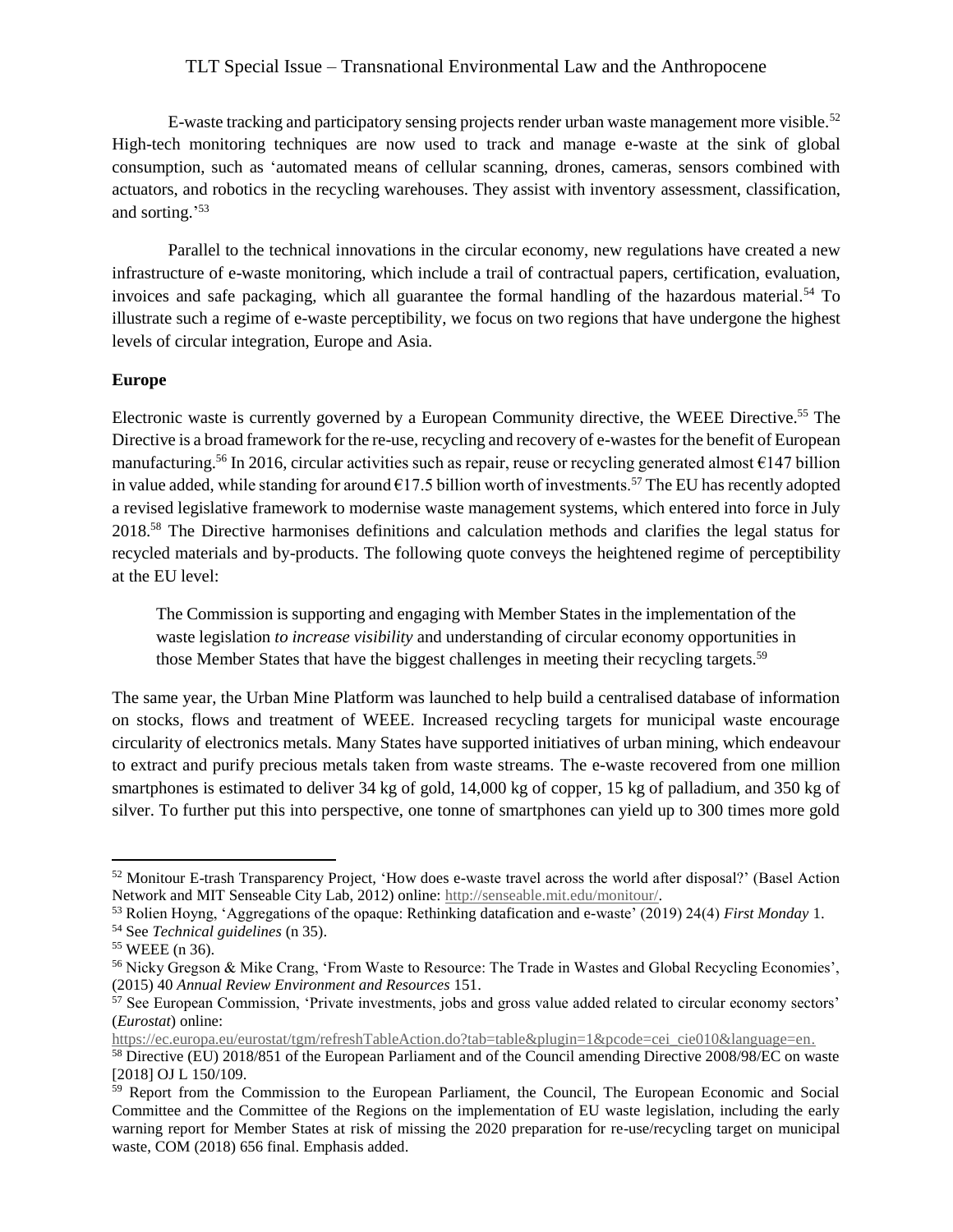than one tonne of gold ore.<sup>60</sup> Considering the high stakes, EU Member States incorporate the new closedloop business model by modernising their recycling capabilities. For example, a major smelter company Umicore, headquartered in Belgium, turned its business model from highly polluting smelting to an ewaste-processing urban mining operation.<sup>61</sup>

## **Asia**

In Asia, the post-consumer waste transfer and waste mining economy has led to the establishment of International Recycling Zone, where certified tax-free recycling plants process post-consumer waste in EcoParks. As the circular economy gains traction, solid waste management at the sink of the economy is made visible by transnational industrial cooperation, involving States, corporations and municipalities. Underlining this evolution, a new generation of preferential waste-trade regulations has emerged in the Pacific. In the last decade, Japan has concluded a series of bilateral treaties with Asian countries (Singapore, Malaysia, the Philippines, Thailand, Vietnam), and most recently with China. An agreement between Tokyo and Beijing was formalised on 7 May 2008, which forged an economic partnership on waste transfer and mining. The agreement set up an International Recycling Zone in the Ziya Circular Economy Industrial Park, which unites the Eco-Cities of Kitakiyushu (Japan) and Tianjin/Guangdong (China). Under the joint venture, Chinese companies salvage the embedded value from Japanese discards, reprocess them and send them back to Japanese manufacturers.

At the Chinese national level, urban mining schemes are designed to reclaim secondary resources from urban wastes and obsolete materials and mitigate China's resource scarcity. The Government initiated an Urban Mining Demonstration Bases (UMDBC) programme in May 2010 to operationalise urban mining.<sup>62</sup> It is estimated that the annual recycling capacity is reaching 45 million tons, which significantly increases the rates of e-waste collection and recycling. <sup>63</sup> One flagship UMDBC is the Tianying Industrial Park located in Jieshou, Anhui Province, recovering lead from monitors and TVs with Cathode-ray tube displays. Elsewhere, in Jinsheng Industrial Park in Linyi of Shandong Province, the amount of copper and metal collection reaches 1.74 million tons annually.<sup>64</sup>

As the establishment of international and domestic recycling zones in Europe and Asia demonstrates, the circular economy emphasises waste management at the sink of the metal life cycle. Transnational law has legalised a regime of perceptibility of e-waste, yet by the same token has rendered invisible other types of waste generated by the electronics sector. While the volume of e-waste recovery is on the rise, as a matter of fact it still pales in comparison to the level of mineral production at the source, which provides the essential ingredients to manufactured electronics.

# **3. Regimes of industrial waste imperceptibility in linear economies**

<sup>60</sup> Bianca Nogrady, 'Your old phone is full of untapped precious metals' *BBC Future* (18 October 2016) online: [https://www.bbc.com/future/article/20161017-your-old-phone-is-full-of-precious-metals.](https://www.bbc.com/future/article/20161017-your-old-phone-is-full-of-precious-metals)

<sup>&</sup>lt;sup>61</sup> Nigel Roome & Victoria Jadot, 'A Case of Radical Reinvention: Umicore' in Gilbert Lenssen & Craig Smith (eds), *Managing Sustainable Business* (Springer 2019) 519.

<sup>62</sup> Hua Zhou, 'Urban mining demonstration base: the development trend of recycling industry' (2014) 7 *Recyclable Resource Circular Economy* 21.

<sup>63</sup> Yuan Hu & Mark Poustie, 'Urban mining demonstration bases in China: A new approach to the reclamation of resources' (2018) 79 *Waste management* 689.

<sup>64</sup> *Ibid*.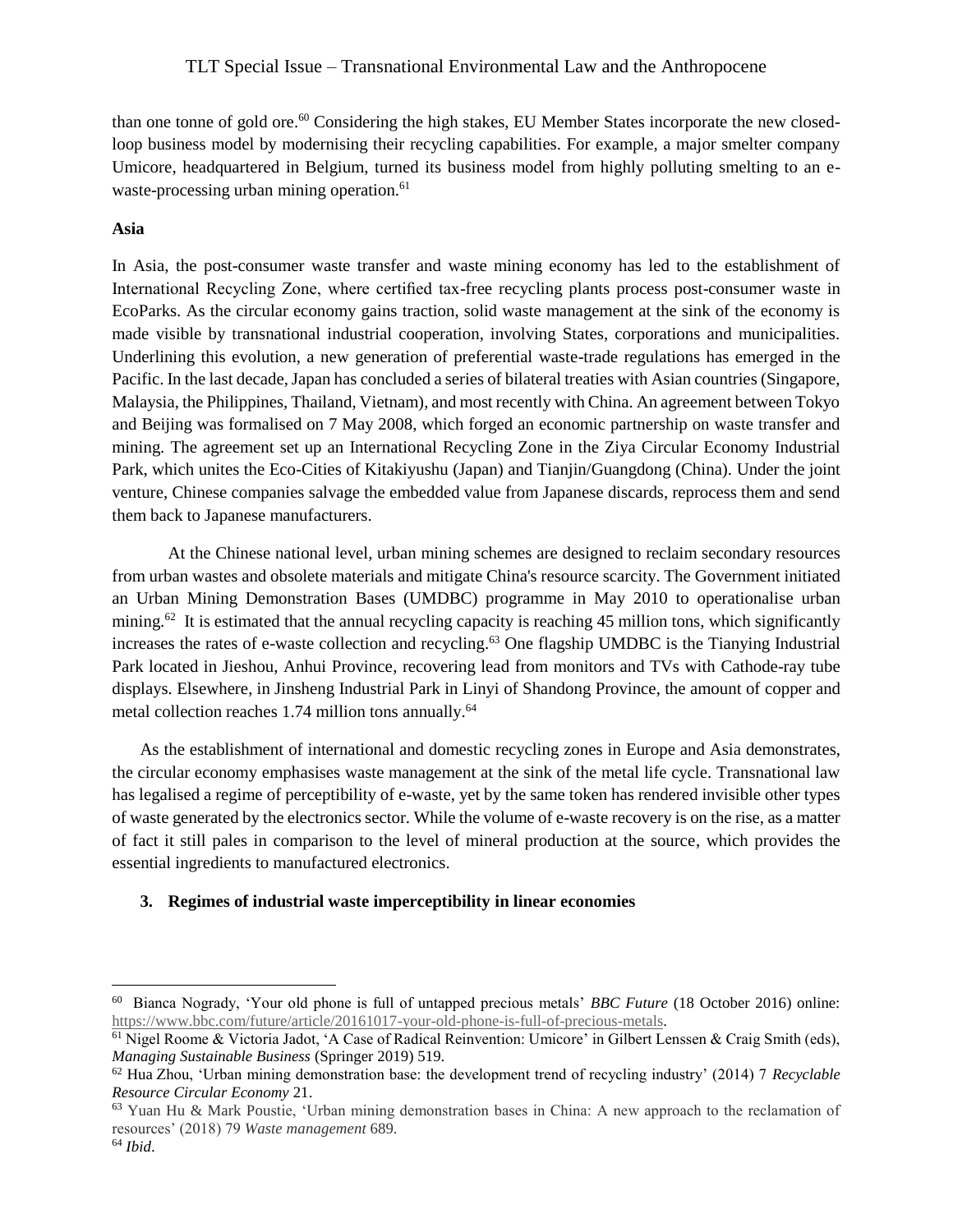The same transnational legal system that at the sink rendered post-consumer waste visible, by contrast, keeps extractive waste at the source 'out of sight, out of mind'. <sup>65</sup> Since the establishment of the Convention on the Settlement of Investment Disputes in 1966 and the subsequent adoption of free trade policies in Latin America by what came to be known as the Washington Consensus, the investment in mineral extraction has created a surge of transnational extractive operations across the world.<sup>66</sup>

## **a) Matter of fact: the volume and toxicity of extractive waste at the source**

## *Volume*

Hard rock metal mining waste commonly consists of overburden (surface vegetation and soil that covers an ore body), waste rock (rock that needs to be removed to access the ore) and tailings, the finely ground remains of crushed ore from which the target mineral has been removed. Waste to product ratios, or 'stripping ratios', vary by ore body. They can be as high as 99 tons of waste per ton of copper, and 91 tons of waste for an ounce of gold.

On average, for each ton of metal extracted from ores, 2 to 12 tons of overburden material is removed as waste. In Chile, 1.5 million tons of tailings are produced every day.<sup>67</sup> South African mining companies in 2013 produced 562,000 times as much waste as gold.<sup>68</sup> According to the EU Data Centre on Waste for 2010, around 60 percent of the waste generated by 29 European countries consisted of mineral waste and soil, mainly from activities in the mining sector.<sup>69</sup>

## *Toxicity*

 $\overline{a}$ 

Mine waste is environmentally hazardous by virtue of its volume, often causing siltation or smothering of surface water sources. A further source of toxicity for surface and ground water derives from sulphides as well as metals—such as cadmium, copper, iron, lead, manganese, mercury and silver—that may occur naturally in the ore body. Oxidised sulphides in contact with water produce sulfuric acid and accelerate metal leaching from mine waste.

Dumping mine tailings into rivers and streams causes increased sedimentation, turbidity, flooding, contamination of floodplain sediments, and in some cases the burial of large swaths of tropical lowland rainforests and mangroves with a veneer of waste, causing dieback of vegetation on a large scale.<sup>70</sup>

# **b) Matter of concern: the regime of imperceptibility at the source**

International norms in general, and international environmental law in particular, have proven ineffective in monitoring the dissemination of mining waste across ecosystems. Firstly, this is because many

<sup>65</sup> Susan Marks, 'Law and the production of superfluity' (2011) 2(1) *Transnational Legal Theory* 1.

<sup>66</sup> Maristella Svampa, 'Commodities consensus: Neoextractivism and enclosure of the commons in Latin America' (2015) 114(1) *South Atlantic Quarterly* 65.

<sup>&</sup>lt;sup>67</sup> "With 1.5 million tons of residue created per day, Chile is the world leader in mining waste." Agence France Presse, 'Chile's mining waste poses silent threat to humans on multiple fronts', 25 July 2019.

<sup>&</sup>lt;sup>68</sup> See South African Chamber of Mines online: [https://www.mineralscouncil.org.za/.](about:blank)<br><sup>69</sup> European Environmental Agency Waste: a problem or <sup>69</sup> European Environmental Agency, 'Waste: a problem or a resource?' (2014) online: [https://www.eea.europa.eu/signals/signals-2014/articles/waste-a-problem-or-a-resource.](about:blank)

<sup>70</sup> Bernd Lottermoser, *Mine Wastes: Characterization, Treatment, and Environmental Impacts* (3rd edn, Springer 2010) 229-33.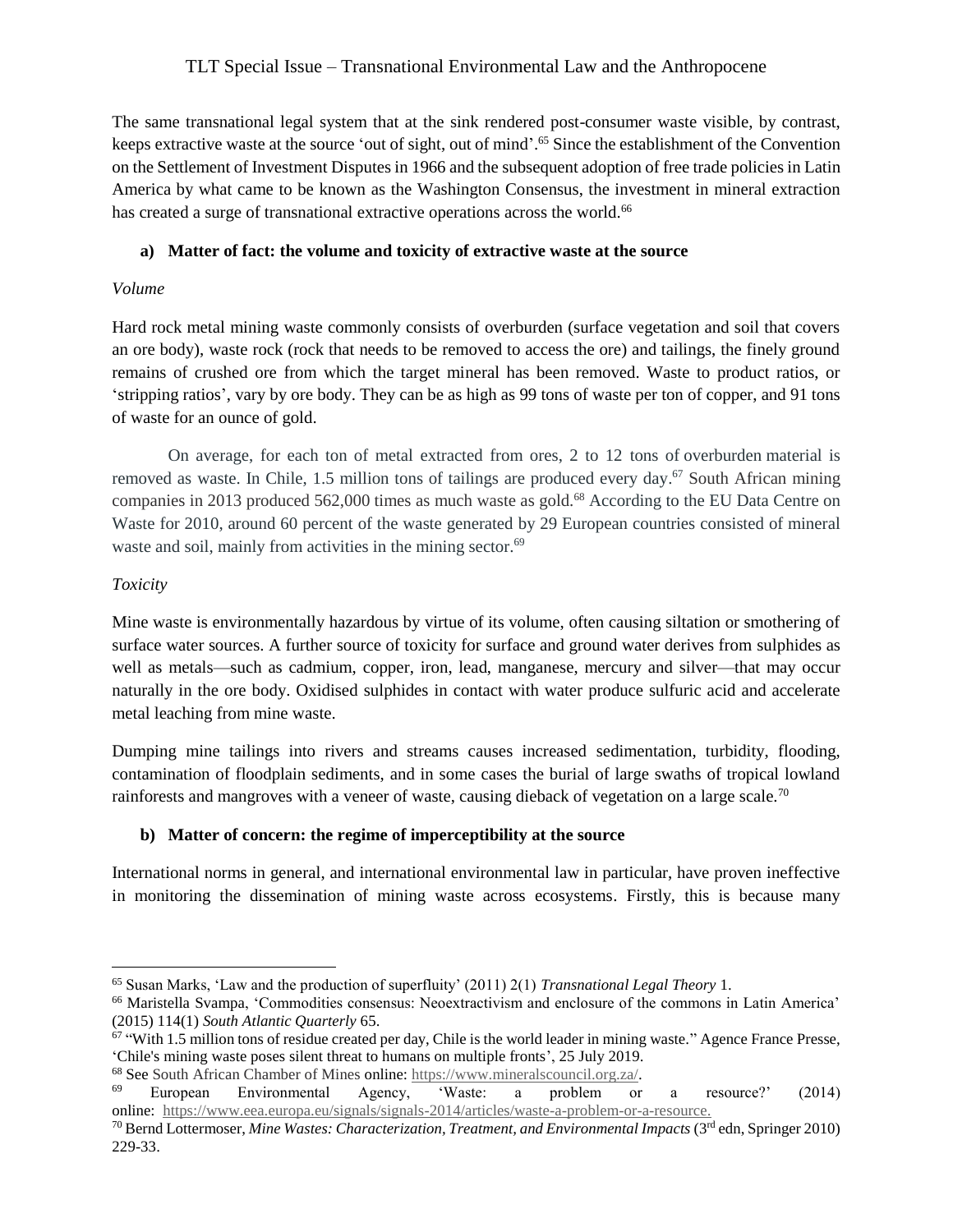conventions governing liability for the transboundary movement of waste have not yet entered into force.<sup>71</sup> Secondly, even when conventions are in place, substantial limitations exist regarding their scope. For instance, the UN Convention on the Law of the Sea, which protects coastal States against risks posed by High Risk Vessels, does not effectively protect marine life from the pollution dumped by coastal States.<sup>72</sup> Similarly, the *International Convention for the Prevention of Pollution from Ships* (MARPOL) is illequipped to tackle the mining problem at the source simply because it overlooks the metabolic rift of tailing ponds, which—inadvertently or by design—travel from the telluric source to the thalassic sink.<sup>73</sup>

Although the 1996 London Protocol to MARPOL effectively prohibits dumping of mine tailings at sea, the Protocol does not prohibit Submarine Tailings Disposal (STD), which is a discharge from land. The International Maritime Organization has issued guidelines to prevent land-based marine disposal, but STD has become a common practice throughout the mining industry worldwide. As early as 1971, coastal mining companies have submerged pipes to dispose of their mine tailings into the sea.<sup>74</sup> Since then, the mining industries from the capital-exporting States have increasingly used the coastal regions of host States as mine waste dumps.<sup>75</sup> Active mines using STD are located in Papua New Guinea, Turkey, Indonesia, Chile and Norway. STD occurs routinely off the coast of developing countries by companies headquartered in developed countries, where such disposal methods would be politically unacceptable.<sup>76</sup> One example is the 'world class' Ramu nickel-cobalt mining operation led by a consortium of Canadian, Australian and Chinese companies on the coast of Papua New Guinea, which disperses its tailings in the sea and causes toxic exposure to ecosystems and marine life in multiple ocean layers, introducing to the sea and marine biota toxic metals and chemicals.<sup>77</sup>

Current STD incidences show the insufficient national and transnational environmental regulation to effectively prohibit mining pollution at sea. Even some environmental research bodies such as the Scottish Association for Marine Science are actively paid by the World Bank to produce a set of guidelines to assist governments in setting conditions for marine dumping of mine waste. <sup>78</sup> The extractive industry has 'created a regime of imperceptibility in which the tools and infrastructures of environmental protection actually function to make hazards less perceptible.' 79

Even when primary pollution sites are bound by environmental laws, they may be difficult to monitor. In Canada, home to 75 percent of the world's mining company headquarters, the Metal and Diamond Mining Effluent Regulations are designed to limit the environmental impact of mining operations.

<sup>&</sup>lt;sup>71</sup> See: Protocol on Liability and Compensation for Damage resulting from Transboundary Movements of Hazardous Wastes and their Disposal (n 22); Protocol on Civil Liability and Compensation for Damage Caused by the Transboundary Effects of Industrial Accidents on Transboundary Waters (n 22).

<sup>&</sup>lt;sup>72</sup> United Nations Convention on the Law of the Sea (adopted on 10 December 1982, entered into force 16 November 1994) 1904 UNTS 320.

<sup>&</sup>lt;sup>73</sup> Protocol of 1978 relating to the International Convention for the prevention of pollution from ships, 1973 (with annexes, final act and International Convention of 1973) (adopted 17 February 1978, entered into force 2 October 1983) 1340 UNTS 61 (1983).

<sup>74</sup> Catherine Coumans, 'Into the deep: science, politics and law in conflicts over marine dumping of mine waste' (2018) 68 *International Social Science Journal* 303.

<sup>75</sup> *Ibid*.

<sup>76</sup> *Ibid*.

<sup>77</sup> Mining Data Solutions, 'The Kurumbukari (Ramu) Mine', online:

[https://miningdataonline.com/property/3323/Kurumbukari-\(Ramu\)-Mine.aspx.](https://miningdataonline.com/property/3323/Kurumbukari-(Ramu)-Mine.aspx)

 $78$  Lindsay Vare et al, 'Scientific considerations for the assessment and management of mine tailings disposal in the deep sea' (2018) 5 *Frontiers in marine science* 17.

<sup>79</sup> Wylie (n 39), 286.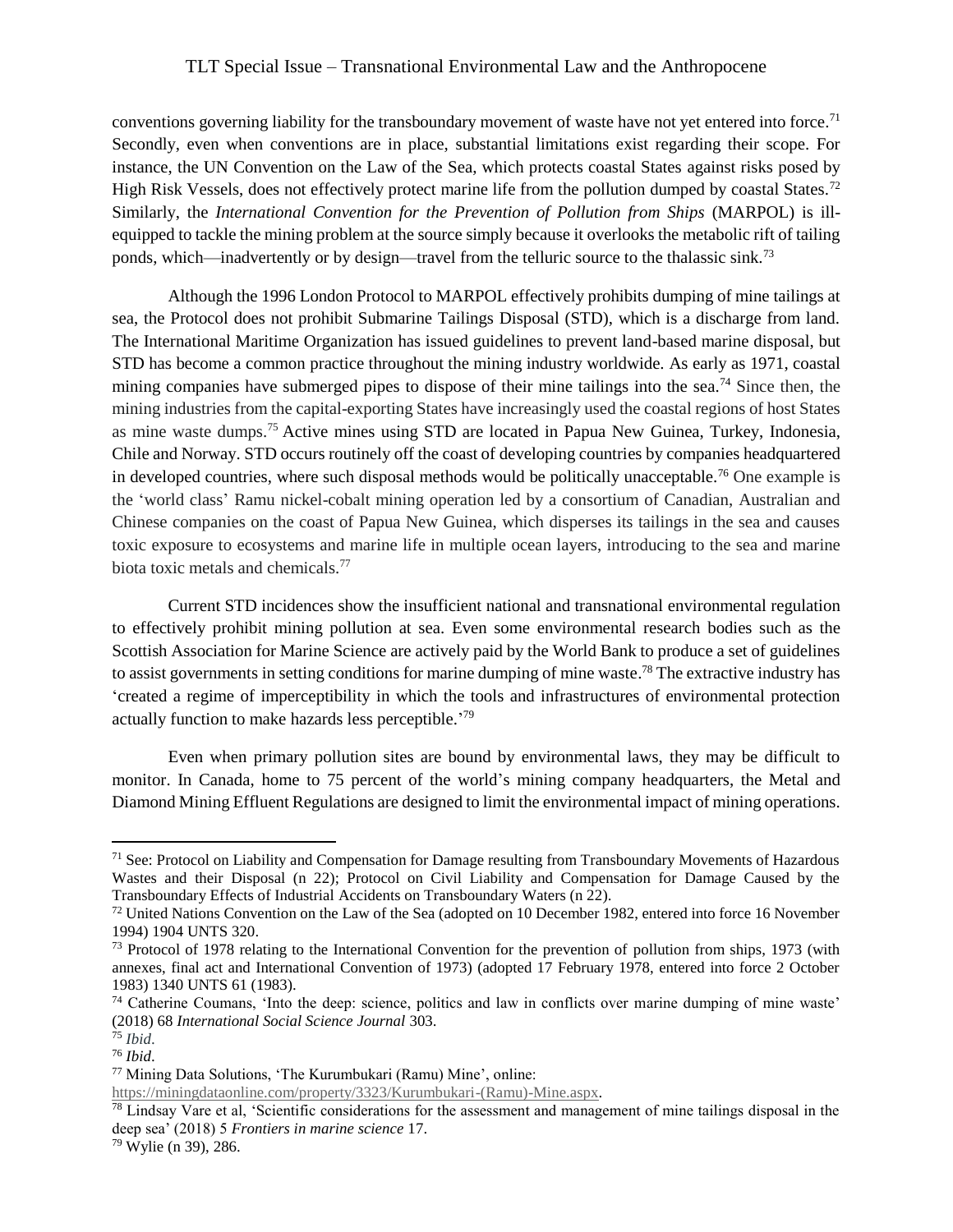However, the limited scope of these mechanisms has resulted in weak governance of mining waste at the industrial and federal levels. This can be detected in regulators' over-reliance on 'scientific' models, 'technical guidelines' and arguments developed by industry consultants.<sup>80</sup> In 2019, Canada's environment commissioner found Canada's federal environment departments failed at monitoring the waste dumps of domestic mining companies.<sup>81</sup>

In addition to the weak governance of mining waste at the national level, a double standard of enforcement has allowed Canadian companies to benefit from lax environmental regulations abroad, extracting sizable profits while causing environmental and social harms on a scale rarely seen in Canada itself.<sup>82</sup> Outcomes are likely to differ when extractive operations are located in jurisdictions with substantially different levels of transparency, public accountability, and corruption.

### *The imperceptibility of mining waste under investment regimes*

Whereas the Mining Codes of the investor state are legally transplanted in the extractive host states, the environmental safeguards—usually more stringent in the investor State's jurisdiction than in the host State's—are not transplanted. As the leading State in mining investment abroad, Canada signed free-trade agreements with host mining States, such as Chile (1997), Peru (2009), Columbia (2011), Columbia (2011) and Honduras (2014). Despite reference to principles of corporate social and environmental responsibility, these free-trade and investment treaties do not impose obligations on mining companies to minimise pollution.<sup>83</sup>

One clear example of this asymmetry is the Free Trade Agreement signed between Canada and Honduras. Before signing the agreement, Canada offered 'technical assistance' to reform Honduras' Mining Code which entailed recommendations to simplify regulatory processes, reduce environmental standards and limit the consultation rights of affected communities. According to Mining Watch Canada

the new law left water sources largely unprotected, allowed open pit mining even though it was opposed by 91 percent of Hondurans, provided for consultation only after concessions had been granted, denied public access to information about the technical and financial aspects of the mining projects, and allowed forced evictions resulting in the destruction of entire communities.<sup>84</sup>

Canada and Honduras later signed the Free Trade Agreement, which upon examination, does not implement environmental review standards or detail precise mining waste management processes, rather 'endeavours

<sup>80</sup> Coumans (n 74).

<sup>81</sup> Office of the Auditor General of Canada, *Spring Reports of the Commissioner of the Environment and Sustainable Development to the Parliament of Canada, Report 2: Protecting Fish From Mining Effluent* (April 2019) online: [https://www.oag-bvg.gc.ca/internet/English/att\\_\\_e\\_43314.html](https://www.oag-bvg.gc.ca/internet/English/att__e_43314.html)

<sup>82</sup> Jordan Ardanz and Chris Fukushima, 'Deviations and Double Standards: Canadian Mining Practices at Home and Abroad' (International Justice and Human Rights Clinic, University of British Columbia School of Law 2019).

<sup>83</sup> Linda Reif, 'Canada and Foreign Direct Investment in Latin America and the Caribbean: Evolution of an International Investment Agreement Framework' (2010) 13 *International Trade and Business Law Review* 86, 113.

<sup>84</sup> Mining Watch Canada, 'Honduran Mining Law Passed and Ratified But the Fight is Not Over', (24 January 2013) online: [http://www.miningwatch.ca/news/honduran-mining-law-passed-and-ratified-fight-not-over.](http://www.miningwatch.ca/news/honduran-mining-law-passed-and-ratified-fight-not-over)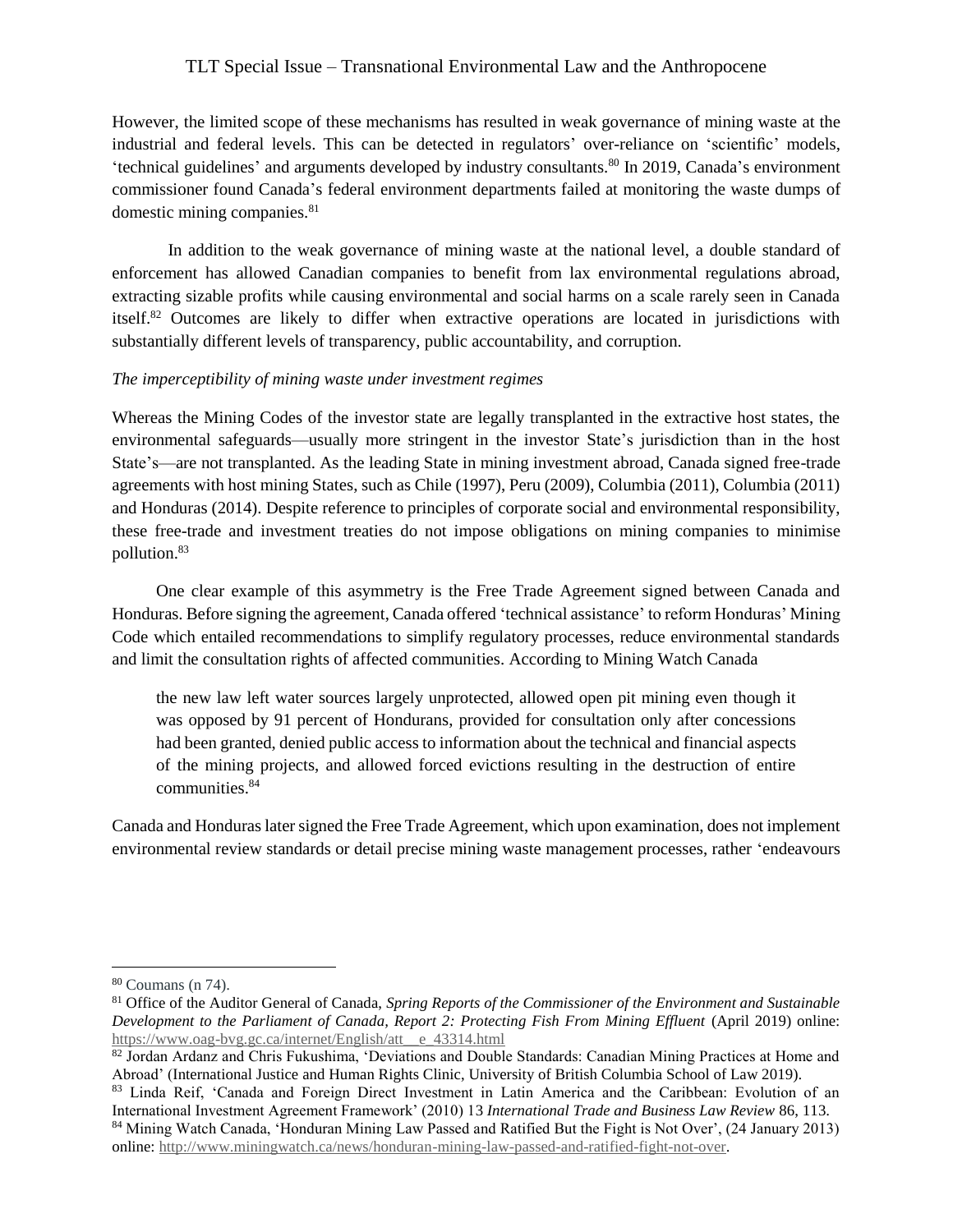to encourage voluntary best practices of corporate social responsibility by enterprises… to strengthen coherence between economic and environmental objectives.'<sup>85</sup>

Another neglected factor that contributed to the invisibility of pollution embodied in trade is the incomplete waste assessment from official reports on the economic impact of free trade agreements. As a result, a comprehensive understanding of pollution driven by production at the source is currently limited. Although various environmental footprint databases and methods have been developed by academia, statistical offices, and international organisations to assess pollution and resources embodied in trade, they are still at their infancy and certainly not implemented by trade agreements.<sup>86</sup> One important cause of this lack of monitoring is what scholars refer to as a 'race to the bottom', which implies competitive deregulation among host States with regards to environmental standards.

Furthermore, most of the environmental assessment is practiced on a voluntary basis by foreign corporate enterprises in the Global South, which increase the risk of submitting incomplete information on waste monitoring. In Honduras, major gaps in mining regulation have led to accusations by local communities of pollution by foreign companies, such as Canadian mining giant Goldcorp.<sup>87</sup> Insufficiency of waste monitoring is not limited to Honduras. Throughout Latin America, the environmental regulation on waste monitoring is performed by for-profit consultants. Market-based science has repeatedly bred public distrust about the objectivity of information contained in the environmental reports drafted by corporations.

Since a substantial amount of waste is made invisible by official and corporate mining data, secondary accounts by community organiser, local advocacy platforms and non-governmental organisations can give an approximate idea of the magnitude of waste produced at the source. One such noteworthy effort is a report entitled 'Extractive casino', which illustrates the surge of lawsuits filed by corporations against Latin American states to limit their environment oversight over their own domestic extractive sector.<sup>88</sup> Over the last two decades, global mining corporations have used the mechanism of the International Centre for Settlement of Investment Disputes (ICSID) against Latin American governments to demand compensation for public environmental policies that they claim reduce the value of their investments. This aggressive litigation tactic ensures that the State's response to waste generated within its boundaries subsides under the superior interest of foreign direct investors' right to extract resources.<sup>89</sup>

Whereas International Environmental Law emphasises rules of cooperation, International Trade Law has a more stringent level of legalisation, marked by a combination of binding rules and delegation to international arbitration, which overlook contamination at the source.<sup>90</sup> The environmental annexes to freetrade agreements lack enforcement mechanisms and advocate instead for a non-binding managerial ethos

[https://www.canada.ca/content/dam/eccc/documents/pdf/international-affairs/compendium/2018/batch-](https://www.canada.ca/content/dam/eccc/documents/pdf/international-affairs/compendium/2018/batch-11/agreement-environmental-between-canada-republic-of-honduras.pdf)

[11/agreement-environmental-between-canada-republic-of-honduras.pdf](https://www.canada.ca/content/dam/eccc/documents/pdf/international-affairs/compendium/2018/batch-11/agreement-environmental-between-canada-republic-of-honduras.pdf) Article 10.

<sup>85</sup> Agreement on Environmental Cooperation Between Canada and the Republic of Honduras (adopted 5 November 2013, entered into force 1 October 2014) online:

<sup>86</sup> Arnold Tukker, Stefan Giljum and Richard Wood, 'Recent progress in assessment of resource efficiency and environmental impacts embodied in trade' (2018) 22(3) *Journal of Industrial Ecology* 489.

<sup>87</sup> See: Inter-American Commission on Human Rights, 'The Impact of Canadian Mining in Latin America and Canada's responsibility' (2014).

<sup>88</sup> Jen Moore and Manuel Perez Rocha, 'Extraction Casino: Mining Companies Gambling with Latin American Lives and Sovereignty Through Supranational Arbitration' (CIEL, IPS, April 2019) [https://ips-dc.org/wp](about:blank)[content/uploads/2019/05/ISDS-Mining-Latin-America-Report-Formatted\\_April29.pdf.](about:blank)

<sup>89</sup> *Ibid*.

<sup>90</sup> Kenneth Abbott et al, 'The concept of legalization' (2000) 54(3) *International organization* 401.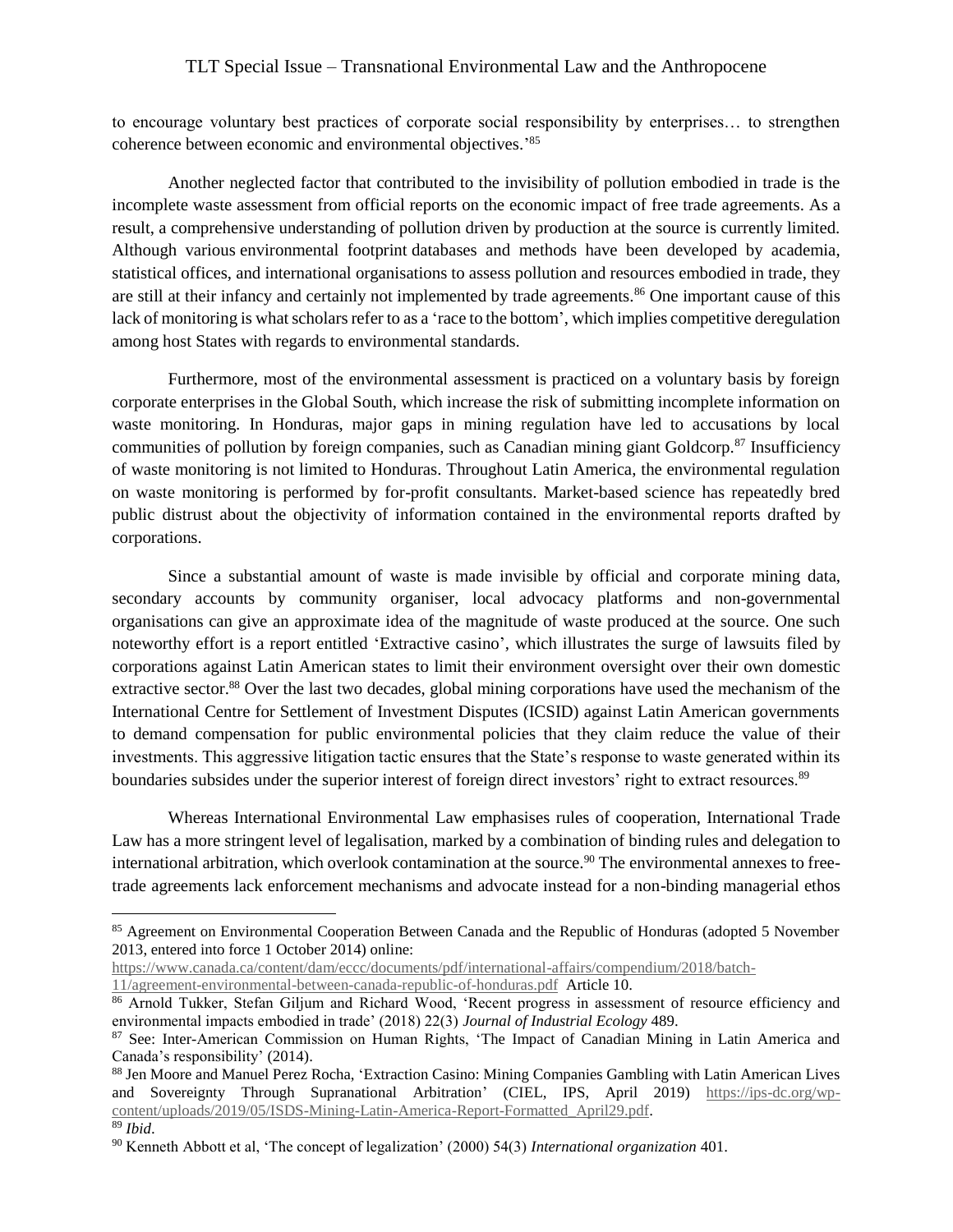of care, by promoting 'the trade and investment of environmental goods and services'.<sup>91</sup> On the one hand, financial disputes arising from bilateral investment treaties are to be adjudicated by international arbitration. On the other, disputes arising from parallel environmental cooperation treaties are only to be resolved through 'consultation' between countries, without recourse to an independent arbitrator.<sup>92</sup>

In this context, the 1994 *North American Free Trade Agreement* (NAFTA) entrenches an investment regime, which invisiblises corporate liabilities and their waste production.<sup>93</sup> Ever since its entry into force, NAFTA's Chapter 11 on foreign investment rights has allowed Canadian and US companies to pocket millions of dollars using this mechanism against the Mexican State. One case is the Canadian mining company Blackfire, which in 2009 was faced by strong opposition to its presence in Chicomuselo, Mexico. Community members were speaking of broken promises, little or no consultation, social division, intimidation, violence, environmental degradations such as soil erosion, silt and mud contamination, dried up rivers, and dead cattle as more and more pastures were compromised downstream of the mine.

Under Chapter 11, only corporate entities are allowed to take action against the State, which effectively prevents States from seeking punitive damages from such corporation before an international court. As a result, victims of mining pollution may only resort to domestic courts in developing countries, where the judicial branch has systematically been accused of siding with big business. When the local municipality of Chiapas demanded the Mexican Federal Government to act immediately to cancel the mining concessions given to Blackfire, the Canadian State mounted a defence to support its national corporation. Instead of directing its resources to obtain a third-party perspective on the matter, the Trade Commissioner provided Blackfire with advice about how to sue the Government of Chiapas under NAFTA for having suspended mining operations.<sup>94</sup> An attrition of judicial avenues exists for States from the Global South, which are highly exposed to foreign mining waste dumping.

To conclude this section, foreign mining companies skilfully use transnational economic laws to keep national environmental regulators at bay. As a result of lobbying and international arbitration, public policies largely immunise the mining sector from the legal adoption of production restrictions, environmental taxation and sanitary regulation.

### **Conclusion**

 $\overline{a}$ 

Our examination of transnational legalisation reveals a hierarchical architecture of (im)perceptibility between the sources of waste production and sinks of waste distribution. When waste acquires commodity value, transnational trade regulation renders it visible; yet when waste becomes an environmental hazard, the transnational legal order renders it invisible.

<sup>&</sup>lt;sup>91</sup> See: Canada-Peru Environmental Cooperation Agreement, (adopted 29 May 2008, entered into force 1 August 2009) online: [https://www.canada.ca/en/environment-climate-change/corporate/international-affairs/partnerships](https://www.canada.ca/en/environment-climate-change/corporate/international-affairs/partnerships-countries-regions/latin-america-caribbean/peru/full-text.html)[countries-regions/latin-america-caribbean/peru/full-text.html](https://www.canada.ca/en/environment-climate-change/corporate/international-affairs/partnerships-countries-regions/latin-america-caribbean/peru/full-text.html) signed in parallel to the Free Trade Agreement, Article 2 [6].

<sup>92</sup> *Ibid*, Article 12.

<sup>93</sup> North American Free Trade Agreement (NAFTA) (adopted 17 December 1992, entered into force 1 January 1994) 107 Stat 2057, 32 ILM 289. On November 30, 2018, Canada, the United States, and Mexico signed an agreement to replace NAFTA with the Canada-United States-Mexico Agreement (CUSMA). This agreement renews the investor-State arbitration regime in Chapter 14. See United States-Mexico-Canada Agreement Implementation Act, HR 5430; Public Law 116-113; 19 USC January 29, 2020 (US).

<sup>94</sup> Jennifer Moore & Gillian Colgrove, 'Corruption, murder and Canadian mining in Mexico: the case of blackfire exploration and the Canadian embassy' (Mining Watch Canada, 2013).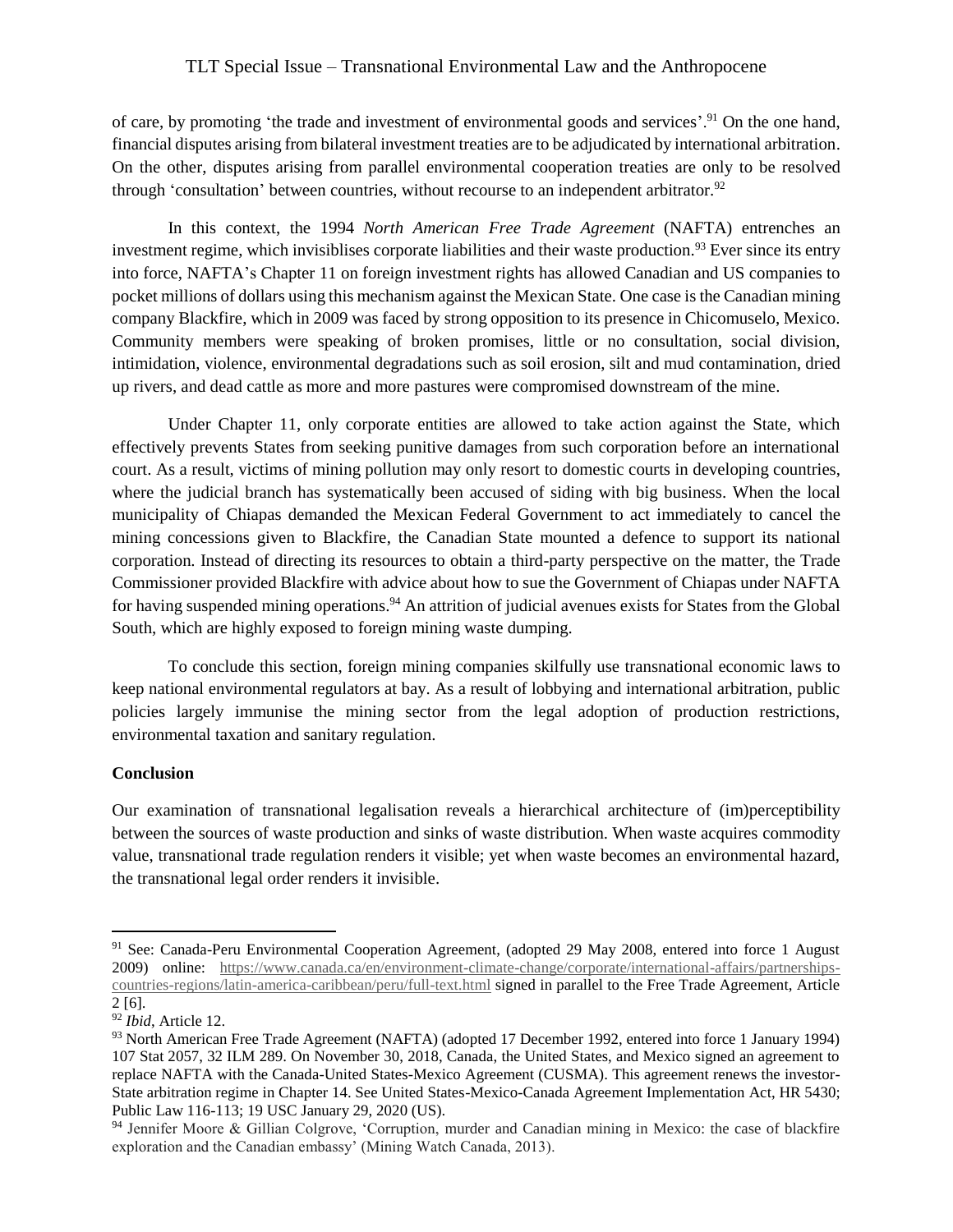However, most visible mineral solid e-waste embodies a certain ratio of invisible industrial waste and a certain ratio of industrial mining waste is increasingly rendered visible as a recyclable commodity.<sup>95</sup> This paradoxical co-production of waste (im)perceptibility is observed in the mining industry, where recent technological advancements increase the capacity to recycle tailing products such as minerals contained in waste rock.<sup>96</sup> In the same vein, it can be said that environmental market incentives, such as carbon tax or cap and trade schemes, play a role in commodifying—hence visualising—waste at the source, the same way that waste is monetised at the sink. Nevertheless, by no means are these respectively recycling and commodification schemes addressing the magnitude of waste produced at the source. Admittedly, the production of industrial and mining waste shows no sign of decline since the introduction of such technologies.<sup>97</sup>

Innovations to recycle mining operations' tailings are constrained and marginal, notwithstanding the funnel of endowment by the industry in marketising its progress. Similarly, while cap and trade is a fast-growing regional market, it has been proven ineffective in visualising carbon dioxide emissions at the source.<sup>98</sup> Although scrutinising these policies is beyond the scope of this article, failure of these schemes in reducing carbon dioxide emissions can be attributed to weak legalisation.<sup>99</sup> When the carbon trade initiative is designed according to the invisible hand of the market, it resonates with prior pledges which have produced dubious results in the past.<sup>100</sup> At the postconsumer sink, some residual unprocessed waste is impossible to recycle or commodify and is buried under another layer of imperceptibility. One example from the margins of the informal economy is the untreated waste generated by the circular economy itself, creating a feedback loop of waste accumulation in the periphery of high-tech recycling plants.<sup>101</sup>

Although further investigation is encouraged to disentangle the uncertainties and contradictions of the recycling economy, we hope this study contributed to raising awareness of the shifting boundaries of transnational waste regulation. The study of transnational law calls to attention the blind spots created by the legal categories of mining and electronic waste. Some recent policy recommendations have attempted to address such blind spots, calling for the creation of a specialised UN agency for strategic minerals.<sup>102</sup> Another possible avenue of change recently suggested by a policy report of the OECD would be to ecologically tax transnational electronics corporations, instead of subsidising them.<sup>103</sup>

This special issue of *Transnational Legal Theory* called for an engagement with environmental law in the Anthropocene. The Anthropocene typically refers to a new geological epoch where humanity is

<sup>95</sup> Erica Schoenberger, 'Environmentally sustainable mining: The case of tailings storage facilities' (2016) 49 *Resources Policy* 119.

<sup>96</sup> Vladimir Golik, Vitaly Komashchenko and Vladimir Morkun, 'Innovative technologies of metal extraction from the ore processing mill tailings and their integrated use' (2015) 3 *Metallurgical and Mining Industry* 49.

<sup>97</sup> Daniel Hoornweg et al, 'Environment: Waste production must peak this century' (2013) 502(7473) *Nature News* 615.

<sup>98</sup> Rahel Aichele & Gabriel Felbermayr, 'Kyoto and carbon leakage: An empirical analysis of the carbon content of bilateral trade' (2015) 97(1) *Review of Economics and Statistics* 104.

<sup>99</sup> José Granados et al, 'Policies to reduce CO2 emissions: Fallacies and evidence from the United States and California' (2019) 94 *Environmental science & policy* 262.

<sup>100</sup> Peter Dauvergne and Jane Lister, *Eco-Business: A Big-Brand Takeover of Sustainability* (MIT Press 2015).

<sup>101</sup> Carl Benedikt Frey, *The Technology Trap: Capital Labor, and Power in the Age of Automation* (Princeton University Press 2019).

<sup>&</sup>lt;sup>102</sup> Massachusetts Institute of Technology, 'Mission 2016: Strategic Mineral Management', online: [https://web.mit.edu/12.000/www/m2016/finalwebsite/solutions/protocol.html.](https://web.mit.edu/12.000/www/m2016/finalwebsite/solutions/protocol.html)

<sup>&</sup>lt;sup>103</sup> Organisation for Economic Co-operation and Development, 'Taxing Energy Use 2019: Using Taxes for Climate Action' (15 October 2019) online: [http://www.oecd.org/tax/taxing-energy-use-efde7a25-en.htm.](http://www.oecd.org/tax/taxing-energy-use-efde7a25-en.htm)